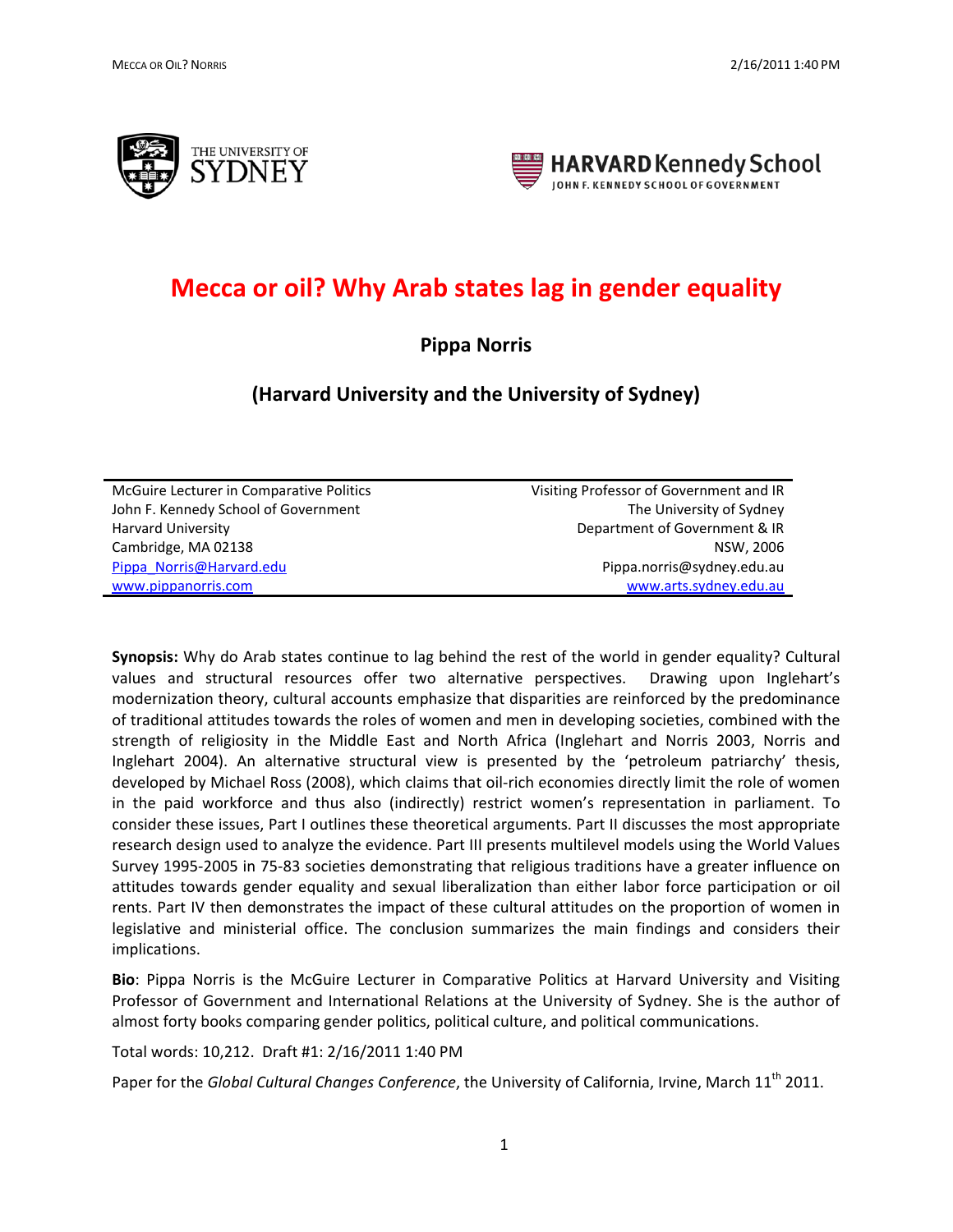المستقبل المستقبل المستقبل المستقبل المستقبل المستقبل المستقبل المستقبل المستقبل المستقبل المستقبل المستقبل ال<br>المستقبل المستقبل المستقبل المستقبل المستقبل المستقبل المستقبل المستقبل المستقبل المستقبل المستقبل المستقبل ال

Achieving gender equality is a challenge for all states – but particularly for those in the Middle East and North Africa (MENA). The *Arab Human Development Report* (UNDP 2006) highlights the multiple ways that gender equality continues to lag behind in the MENA region when compared with the rest of the world. One of the most difficult challenges concern elected office; women members are roughly one in ten of Arab parliamentarians (12.5%), well below the world average (19.2%). (IPU 2011) The lower house of parliament in Bahrain and in Yemen include only one woman member each, while none are included in Oman, Saudi Arabia, and Qatar national assemblies. These extreme disparities persist despite some significant breakthroughs in particular states, notably the implementation of reserved seats in Morocco and gender quotas in Iraq (Norris 2007). Problem of gender equality are also not simply confined to the lack of women's voices in the highest echelons of power. Most governments in the Middle East have now formally endorsed, with reservations, the Convention on the Elimination of All Forms of Discrimination against Women (CEDAW), pledging to establish women's rights.<sup>1</sup> Yet the *Arab Human Development Report* documents that compared with the rest of the world, the region has some of the high rates of female illiteracy, and the lowest rate of female labor force participation. Women in the region encounter serious problems of basic health care, educational access, and income poverty, as well as suffering from exposure to violence, limited legal rights, and lack of access to justice. These conditions are compounded in the region by general problems of social exclusion, the curtailment of fundamental freedoms, and lack of democracy. The radical civil movements toppling autocracies in Egypt and Tunisia, with repercussions shaking the ground throughout the region, may provide new opportunities for women's representation, especially if women's rights are recognized in the constitution‐building process, but the outcome remains to be determined in the months and years ahead.

#### **I: The 'resource curse' matters?**

Why do contemporary Arab states lag behind the rest of the world in gender equality in elected office? One obvious historical cause concerns the legal barriers to women's suffrage and limited rights to stand for office in the region but these formal restrictions have been gradually dismantled, most recently in Qatar (1999), Bahrain (2002), Oman (2003), Kuwait (2005) and the United Arab Emirates (2006). With the important exception of the Kingdom of Saudi Arabia, women and men now enjoy equal legal and constitutional rights to be candidates for office in all states in the region.<sup>2</sup> Setting the legal barriers aside, therefore, alternative explanations why so few women continue to be represented in national parliaments in the MENA region are offered by social structural and cultural accounts. These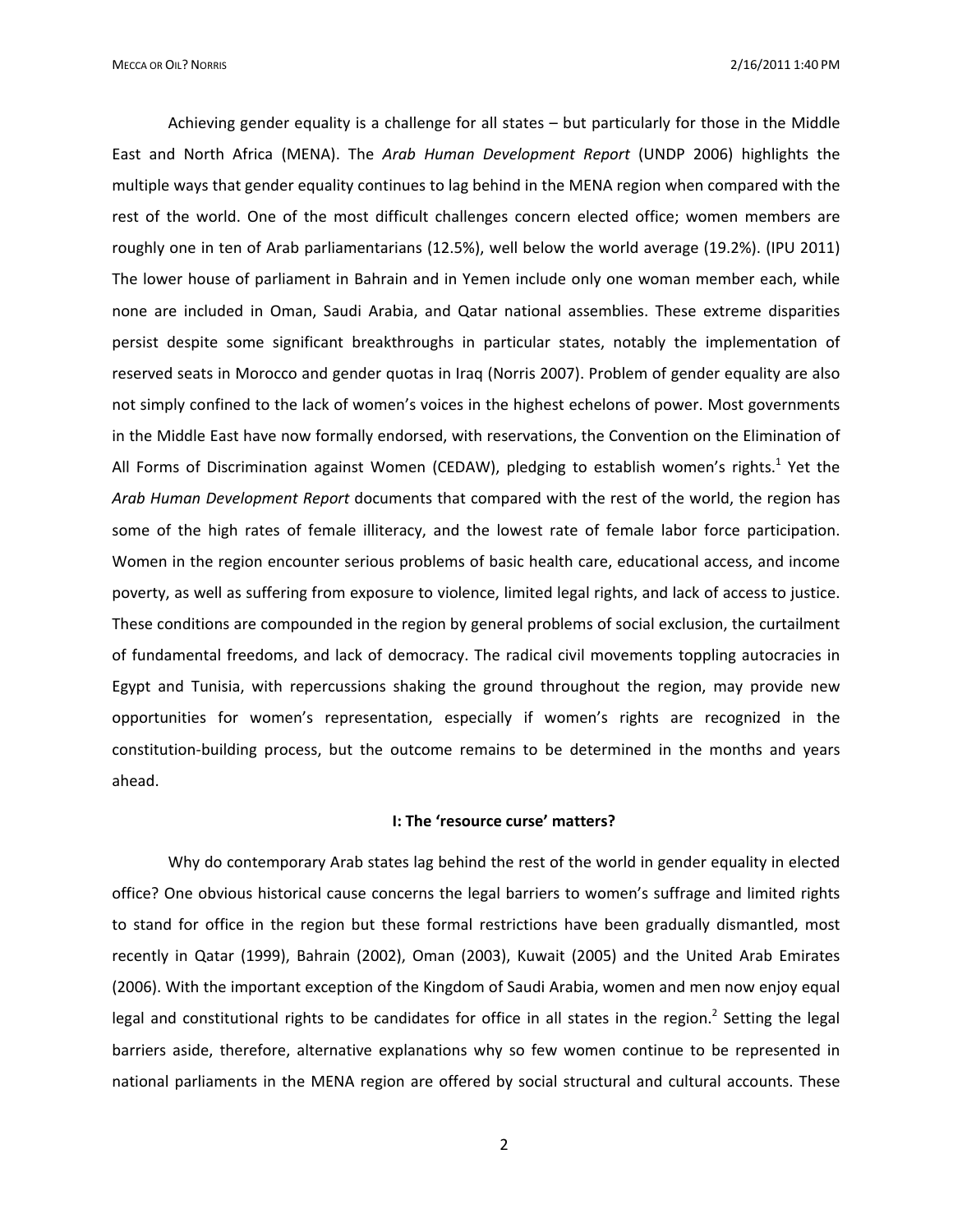can each be regarded as rival theories (Bergh 2006), or else, more realistically, as complimentary parts of the same puzzle, for a more holistic understanding.

The traditional sociological perspective, reflecting the mainstream view during the 1960s and 1970s, emphasizes that women's mass mobilization in politics, and their recruitment into leadership positions in the public sphere, have been hindered by the structure of society, notably the traditional roles of men and women within the workforce, home and family. Reflecting this view, an early classic study of engagement in American election campaigns by Kristi Andersen (1975) emphasized that the entry of more women into the U.S. workforce during the post-war decades gradually narrowed the gender gap in mass political participation. The structural viewpoint has becomes less common today although it has not died away; contemporary studies continue to emphasize the impact of residual gender gaps in literacy, educational qualifications, family responsibilities, or work‐based professional networks on women's entry into political elites. All of these factors are regarded as limiting the resources, experience, and capacities which women bring both to civic engagement at mass level (Schlozman 1999), and well as to the pursuit of elected and appointed office for legislative, executive and judicial elites (Iversen and Rosenbluth 2008). In terms of Arab states the structural thesis suggests that where the residual formal legal barriers to candidacy are removed, gender equality in elected office will follow once more Arab women gradually gain higher education and then move into the paid labor force, gaining entry into relevant occupations with high status, relevant skills, and organizational networks in management and the professions.

The structural perspective gained plausibility in advanced industrialized economies during the 1960s and 1970s, an era when many more women were surging into higher education and the paid workforce, especially entering well-paid and high-status positions, and organizing to demand equality in the public sphere. The argument has come under increasing challenge in subsequent decades, however, not least by the simple observation that millions of women in post-industrial economies have now entered higher education and the paid workforce, gradually rising in management and the professions. For example, a legal career is a common pathway into elected office in the United States and the American Bar Association (2006) reports that women represent about half of the entrants to American law schools. Women also constitute the majority of the American college population. Despite these developments, countries such as the US and Japan continue to lag far behind the world average in the proportion of women in elected office, with the U.S. Congress currently ranked 71<sup>st</sup> and Japan Diet 95<sup>th</sup> worldwide (IPU 2011). By contrast, far more women are members of parliament in some poorer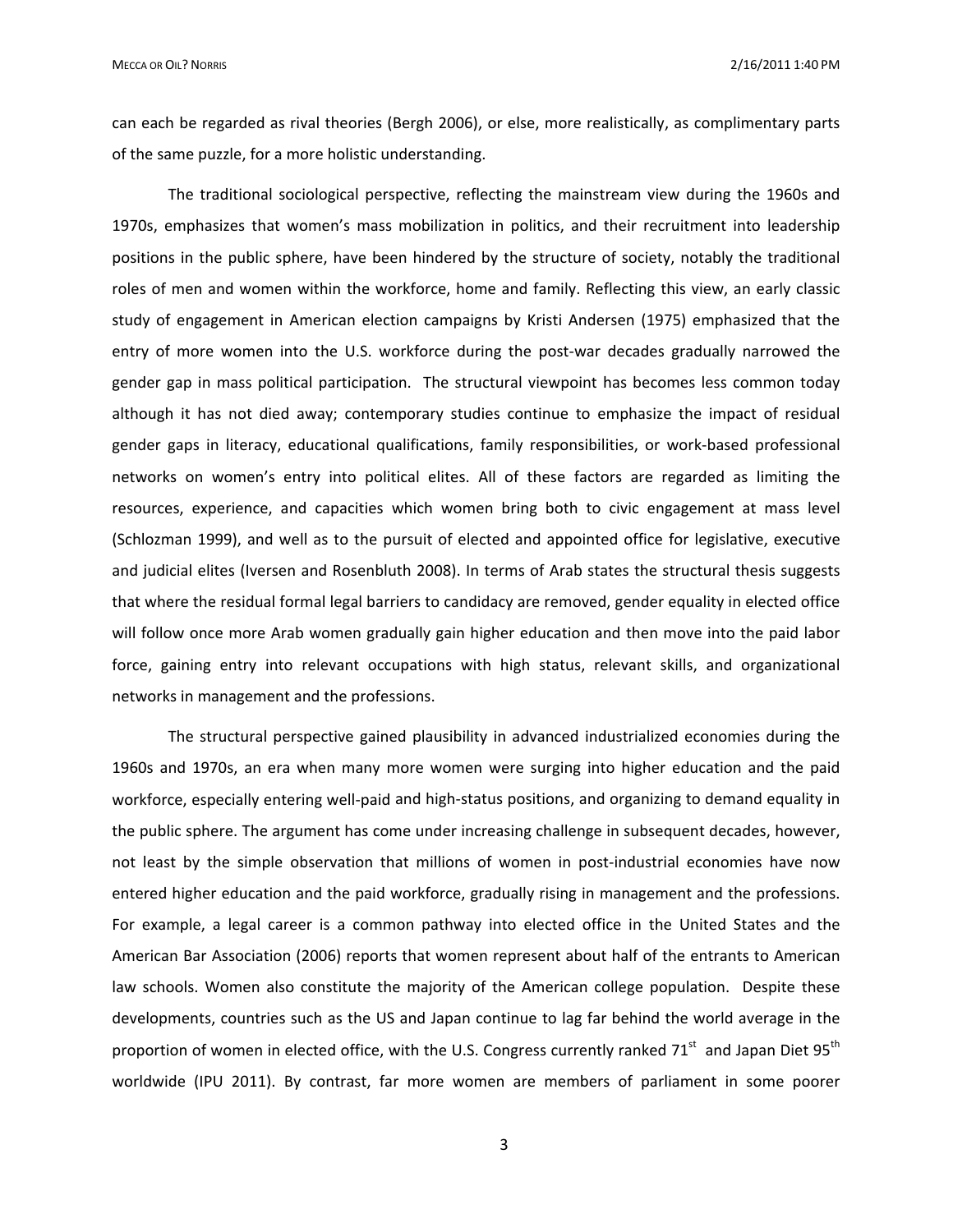developing societies and emerging economies, notably the well‐known cases of Rwanda (ranked Number 1) and Cuba  $(4^{th})$ , South Africa  $(3^{rd})$ , and Mozambique  $(10^{th})$ . Moreover structural arguments have also lost support due to their conservative policy implications; the idea of incremental social evolution in men and women's lives over successive generations has proved less attractive politically than 'fast track' institutional solutions, including gender quotas, which promise to transform women's representation over just a few successive elections (Dahlerup 2006; Krook 2009).

The traditional idea that women's labor force participation will eventually lead directly to political power in the Arab region has been revived, however, by Michael Ross (2008) who has claimed that the well‐known 'resource curse', particularly the extraction and production of oil and gas, plays an important role in economic and political dimensions of gender equality. The notion of a 'resource curse' has been most commonly applied to explaining why many countries apparently blessed with abundant reserves of non-renewable mineral resources, such as Nigerian oil, the Democratic Republic of Congo's gold, or Sierra Leone diamonds, in fact are commonly blighted with less transparency and probity, economic stability, economic diversification, social equality, and investment in human capital. In these conditions, the heightened danger of state capture and rent‐seeking by ruling elites generate poorer prospects for the transition from autocracy and the consolidation of stable democracies (Auty 1993; Ross 2001; Boix 2003; Jensen and Wantchekon 2004; Dunning 2008). Lootable mineral resources, in particular, are thought to make a country particularly vulnerable to civil war, insurgency, and rebellion (Collier and Sambanis 2005; Humphreys 2005; Snyder 2006; Ross 2004, 2006).

In "Oil, Islam and Women" (2008), Michael Ross builds on this catalogue of social ills by suggesting that petroleum also damages equality between men and women, both directly as well as indirectly. In particular, Ross's argument makes two core claims. First, he suggests that the structure of Arab economies which are heavily dependent upon oil and gas resources are *directly* responsible for the inequality of men and women's participation in the paid labor force in the region. Manual jobs in the mining, extraction, refining and production of mineral resources are heavily male dominated, in contrast to service-sector white-collar economies. Secondly, lower female labor force participation in Arab economies, he reasons, indirectly limit female opportunities to run for elected office in these states. Labor force participation, he suggests, affect women's identities and perceptions, as well as their engagement in formal and informal networks, and the incentives for governments to take their interests into account. All these factors, Ross believes, should enhance women's political influence. Thus more women in the workforce in Arab states should eventually facilitate their representation in elected and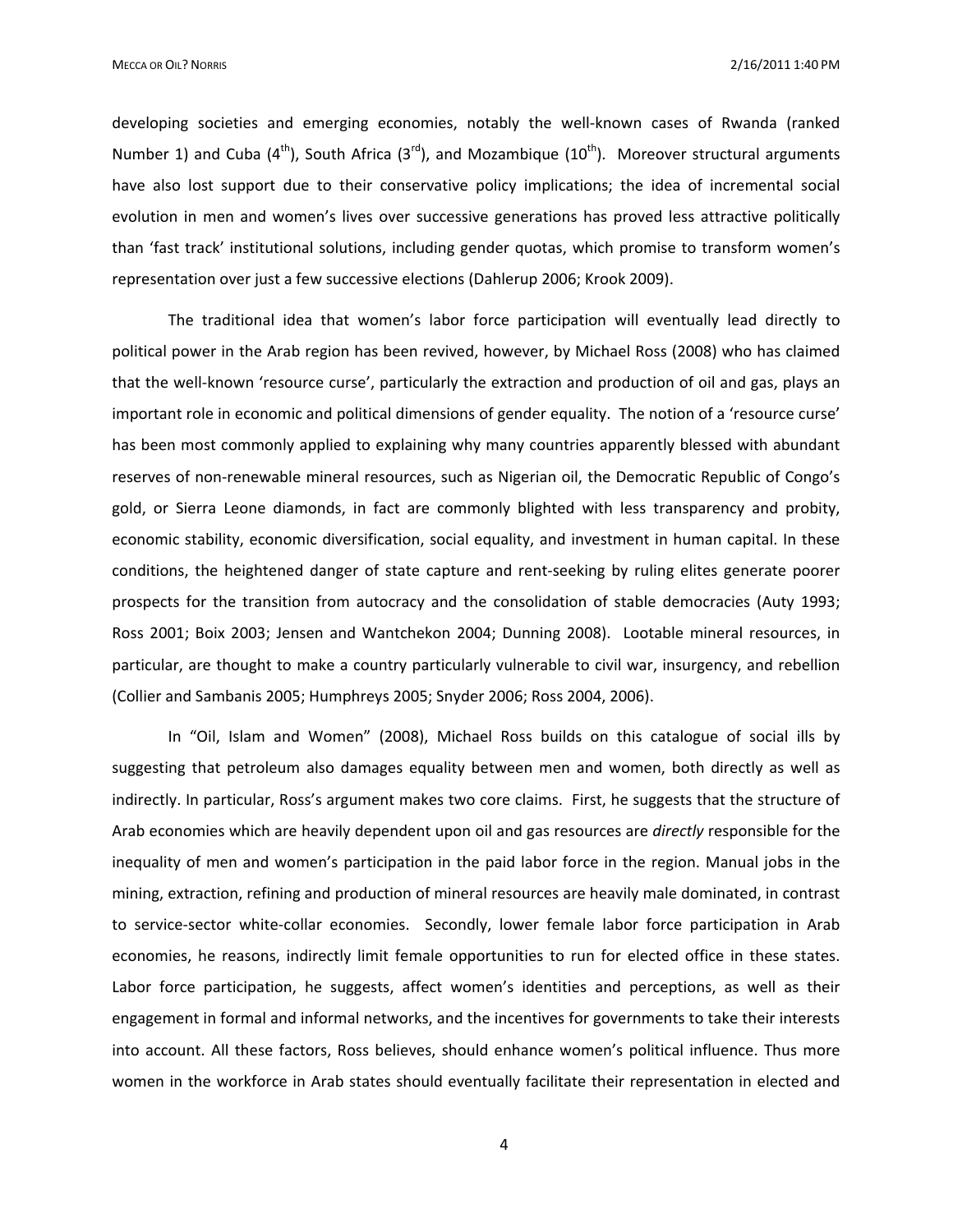appointed office. The resource curse (petroleum) is thereby seen to *indirectly* reinforce patriarchal states.

To support these twin claims, Ross employs econometric evidence drawn from macro‐level cross‐national and time‐series data. The key independent variable – the value of oil and gas production ‐ is operationalized as oil and gas rents per capita. This represents the total annual value of a country's oil and gas production, minus the extraction costs in each country, divided by its population to normalize the value of the rents, measured from 1960 to 2002 in constant 2000 US dollars. The dependent variables for the econometric models are aggregate‐level indicators of women's status, including the proportion of women in the paid labor force, and the fraction of parliamentary seats and ministerial positions held by women in 2002. Controls include levels of democracy and economic development, and the Muslim fraction of each country's population. The study also contrasts illustrative case studies of women's status in North African states with poor mineral resources, including Tunisia and Morocco, compared with their position in oil‐rich Algeria. Ross concludes: "The extraction of oil and gas tends to reduce the role of women in the work force, and the likelihood that they will accumulate political influence….In short, petroleum perpetuates patriarchy." (p120) From a policy perspective, the argument implies that as long as the oil reserves hold, no matter how many women candidates challenge the status quo of male elites in Bahrain, Iran, and Jordan, few are likely to succeed.

#### **Or traditional cultural attitudes?**

In fact, however, as can be demonstrated later, cultural explanations trump structural ones. Enduing religious traditions and the strength of religious values, in particular, have a strong impact upon attitudes towards gender equality, and these cultural attitudes, in turn, influence the supply and demand for women in pursuing elected office.

Why might culture be expected to play an important role in determining gender equality in Arab states? A leitmotif in Ronald Inglehart's theory of societal modernization is the argument that human development has transformed gender ideologies, including societally‐constructed beliefs, attitudes and values towards the roles of women and men in many post-industrial societies worldwide, while traditional cultural values and more rigid sex roles continue to prevail among both men *and* women in many developing nations. These core themes were first developed by Inglehart in a series of publications (1990, 1997) before being unpacked fully in *Rising Tide* (Inglehart and Norris, 2003). Inglehart theorizes that human development fuels more egalitarian attitudes towards gendered roles in virtually any society, although the exact pace of change in each is mediated by the enduring impact of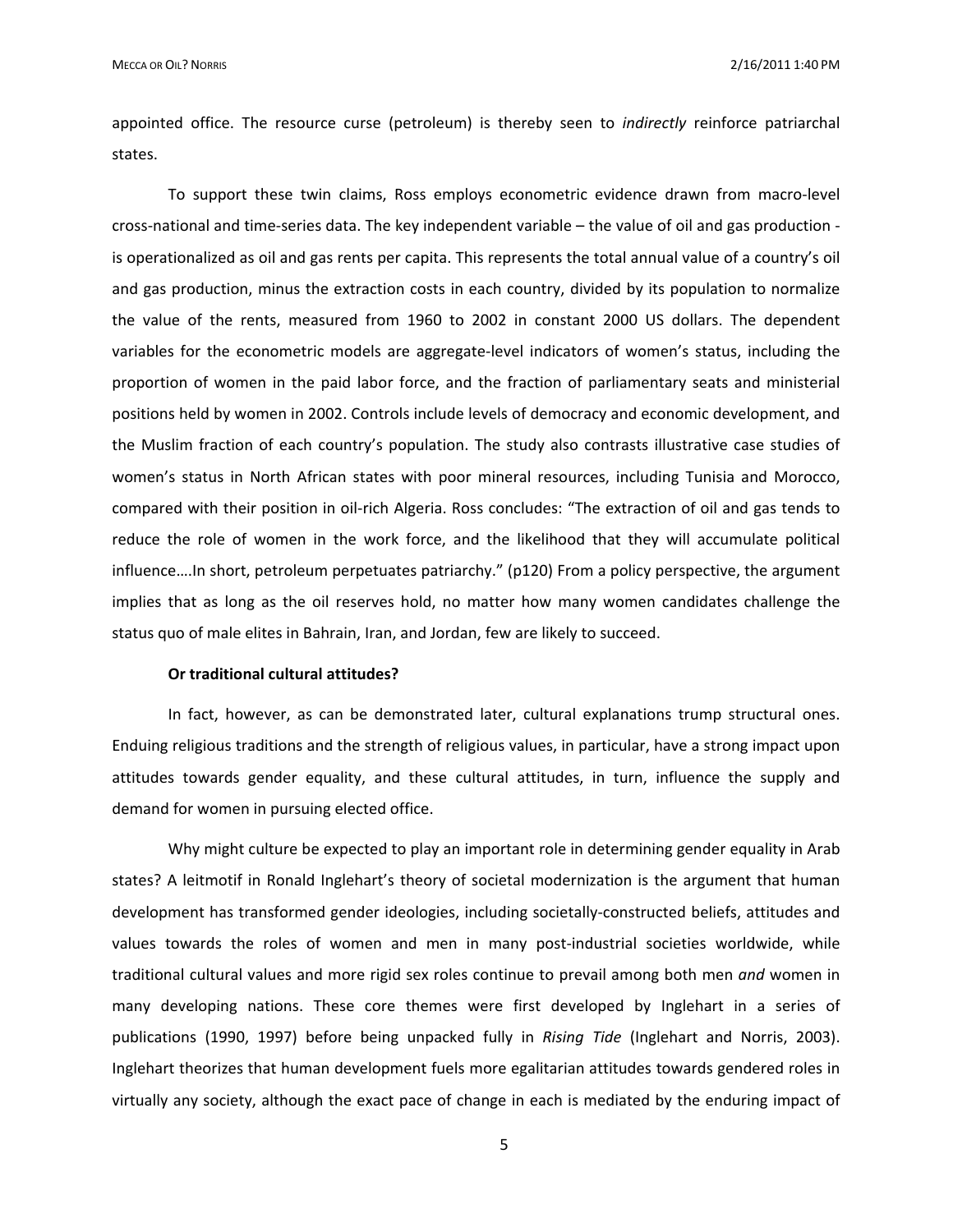religious legacies, historical traditions, and institutional structures within each country. This development is seen as a core component of a broader process of cultural change towards 'self‐ expression' values (Inglehart 1997, Inglehart and Baker 2000, Welzel, Inglehart and Klingemann 2003, Inglehart and Welzel 2005), and parallel patterns of cultural transformation have been observed concerning closely-related syndrome of attitudes towards sexual morality, marriage, and the family, including greater tolerance of liberal sexual mores, homosexuality, and divorce within post-industrial societies. Theories of value change emphasize that fixed identities determined from birth, including those based on the biological characteristics of sex, give way increasingly to more flexible identities of choice, including less conformity to the strict demarcation of gendered roles for women *and* men. Moreover within societies, Inglehart has long predicted that the most affluent and secure sectors of the population, and the process of generational replacement, will also encourage more egalitarian gender ideologies. These cultural shifts are intrinsically important, for understanding the values and beliefs underpinning human behavior. But they are also expected to have significant consequences as one of the key drivers for political change. *Rising Tide* claimed:

"*Cultural change is not sufficient by itself for gender equality – a limitation not always sufficiently recognized by the conscious‐raising individualistic focus of the women's movement in the 1960s. But we argue that cultural change is a necessary condition for gender equality; women need to* change themselves before they can hope to change society. In turn, cultural change lays the basis for the *mass mobilization of women's movements and support for public policies that reinforce, consolidate and accelerate the process of gender equality."* (Inglehart and Norris 2003)

#### [Figure 1 about here]

Figure 1 illustrates the analytical model developed in a series of studies of cultural change (Inglehart and Norris 2003; Norris and Inglehart 2003; Norris and Inglehart 2004). This model suggests that long‐standing religious traditions in each society have a deep and enduring impact upon contemporary social values and moral attitudes, including support for gender equality in politics, as well as shaping broader attitudes towards sexual liberalization. In turn, Inglehart and Norris (2003) suggest that the diffusion of more egalitarian attitudes in society facilitates the recruitment of more women to elected and appointed office, both by encouraging more women to come forward to pursue political careers (on the supply‐side) as well as by shaping the attitudes of gate‐keeping elites and, ultimately, the broader electorate (on the demand‐side) (Norris and Lovenduski 1995). In highly traditional cultures, women will not be regarded as suitable candidates by party leaders and elites and, even if selected,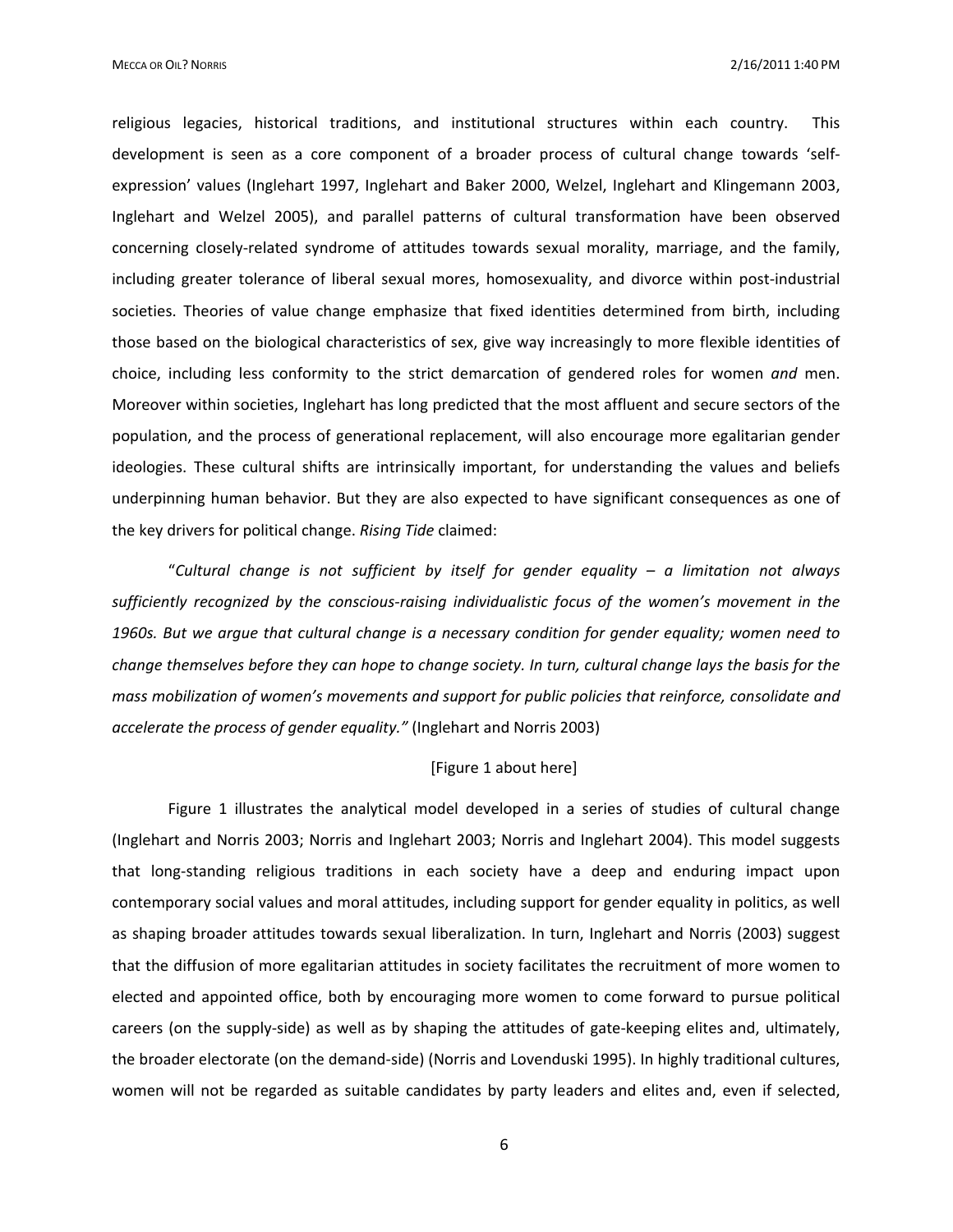women candidates will face a hostile climate. In the most severe cases, they may even encounter intimidation, threats, and outright violence resticting the rights of women candidates and their supporters to campaign freely.<sup>3</sup> Culture does not act alone; the process of pursuing elected office is also conditioned by the institutional context, set by the electoral system and the use of any positive action strategies (Norris 2004). In particular, to explain the lack of female representation in the Arab states, the model suggests that any explanation needed to take account of a substantial gulf separating the more conservative and traditional attitudes towards the role of women in the public sphere which are commonly found in many Muslim‐majority societies and the more egalitarian values which are far more pervasive among Western nations (Norris and Inglehart 2004).

#### **II: Multilevel models testing the role of cultural values and structural resources**

So does women's labor force participation and petroleum production matter for women in elected office in the MENA region – or are enduring religious cultural traditions at the heart of any gender gap in oil rich states? To compare these alternative factors, and to reexamine and update the evidence, this chapter examines data drawn from all five wave of the World Values Survey. In the first step, following the logic of the Norris and Inglehart (2003) thesis, this study first compares the relative impact of religious traditions and oil rents on attitudes towards gender equality. In the second step, it then examines the relative influence of egalitarian cultures and oil rents on the election of women to office.

Before proceeding, however, the empirical evidence presented to support the structural argument needs to be considered. Several concerns about the evidence used by Ross can be highlighted, including problems surrounding the selection of cases, problems of poorly specified econometric models with missing controls, and the lack of any analysis of direct evidence concerning cultural values.

#### *Case selection*

First, a number of doubts arise from the case-study evidence used by Ross. As Charrad (2009) points out, the choice of illustrative case‐studies is inevitably somewhat selective and the comparison of different paired countries, such as contrasts between Morocco and Tunisia, could generate alternative interpretations. If the resource curse is defined more broadly than oil and gas production – as it should be – then of course the comparison would have to account for cases such as South Africa, an economy founded upon gold and diamonds – and yet one where women have always made their voices felt effectively, through engagement in the anti-apartheid struggles as well as through currently representing more 43.5% of all members of parliament. Alternatively it might have been more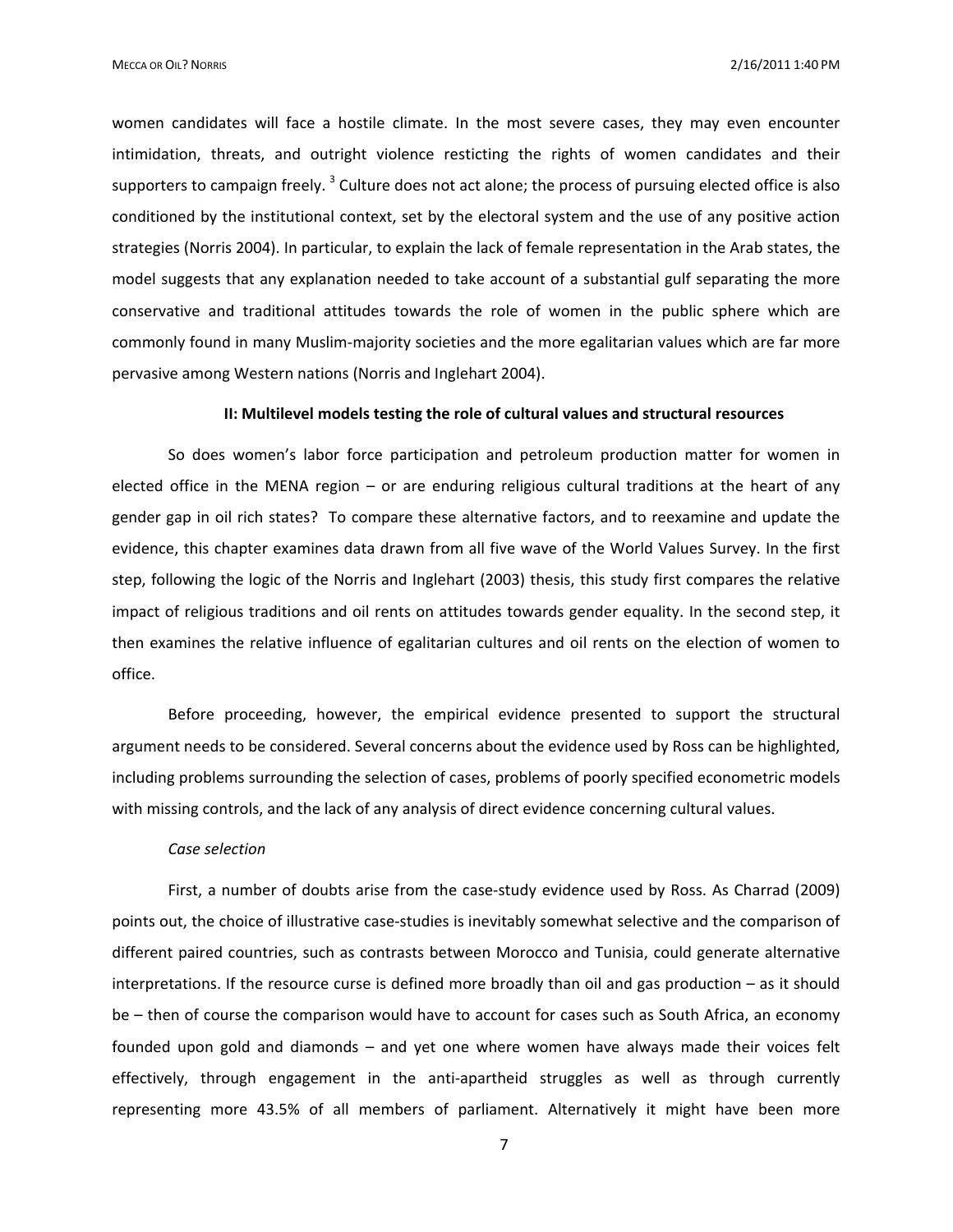persuasive to select cases from non‐Muslim petroleum and gas rich states outside of the Middle East, such as Venezuela or Russia, although both these societies fail to provide a good fit for the thesis, and energy-rich Norway and Canada (and Scotland?) are obviously even more extreme outliers. Ross's discussion of the Republic of Korea (South Korea), to illustrate the way that industrialization and women's entry into the workforce has opened doors to political representation, is somewhat unconvincing. The country currently ranks 87<sup>th</sup> worldwide in the proportion of women in parliament. well below the world average. Moreover closer scrutiny of the descriptive data presented by Ross suggests that any statistical relationship between oil rents and the economic and political status of women in the Middle East may be due primarily to a few outliers – namely, Qatar, Kuwait and the United Arab Emirates (and, to a lesser extent, Saudi Arabia). Once these countries are excluded, from observing the descriptive scatter‐plots there appears to be almost no linear relationship between Oil Rents per capita and any of the dependent variables In most other Arab states, including female participation in the non-agricultural labor force, the year of female suffrage (where Saudi Arabia and the UAE are coded, curiously, as allowing women to vote, although this has not yet occurred), the proportion of parliamentary seats held by women, and gender rights. By contrast, Ross's scatter‐grams highlight that substantial variation need to be explained in these indicators of gender equality among Arab states with few or no revenues from oil rents. As we shall demonstrate later, a worldwide comparison demonstrates even weaker relationships between petroleum and patriarchy.

#### *Econometric models*

Moreover, questions can also be raised about the econometric models which Ross uses to account for the proportion of women in parliament. From an institutional perspective, the suspicion remains that the controls which Ross incorporates into his models may be mis‐specified in one important regard. As Kang (2009) emphasizes, Ross controls for the impact of proportional representation electoral systems with closed lists, but he does not examine the role of different types of affirmative action used for women in elected office. Reserved seats have long been used in Muslim‐ majority countries, including in Pakistan and Bangladesh (Norris 2007). Research also needs to consider the contemporary popularity of voluntary and legal gender quotas for parliamentary candidates, as well as the interaction between the type of electoral system and the quota system (Norris 2004; Dahlerup 2006; International IDEA 2008; Krook 2009). Kang (2009) presents evidence that where quotas are introduced in mineral‐rich nations, the effects on women's representation are indeterminate.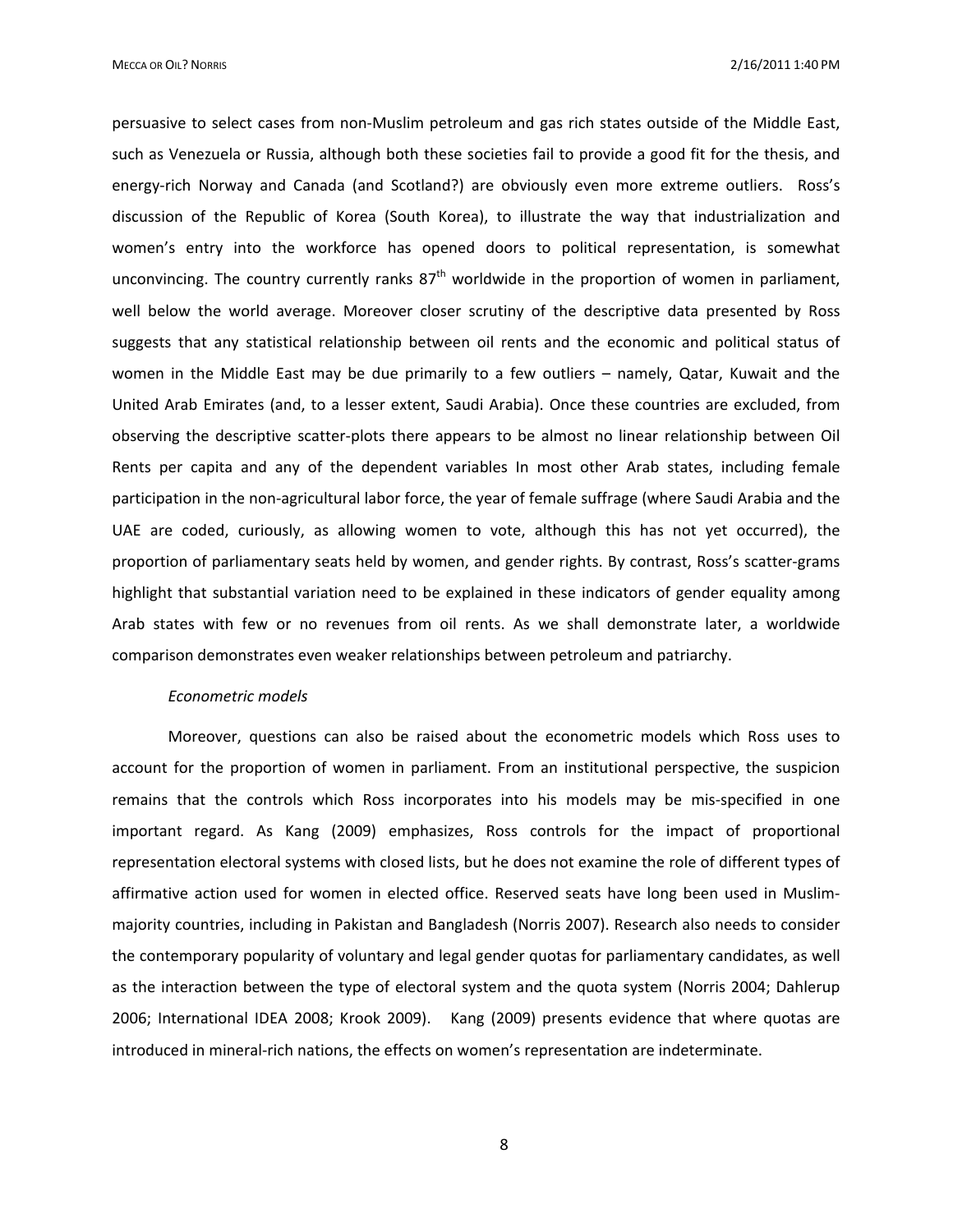Ross theorizes that oil rents per capita should have (i) a direct role in shaping female labor force participation, and they should thereby also have (ii) an additional indirect effect on women's representation in parliament. This suggests that properly specified cross-national regression models should include an interaction effect, to monitor the impact of oil rents combined with female labor force participation on women's representation. It also remains unclear theoretically why the value of oil production is expected to have any *direct* impact on women's parliamentary representation. Some plausible reasons can be constructed, for example if the resource curse depresses the process of democratization, and, as a result, this may, in turn, thereby limits the expansion of human rights, including women's equality. Similarly Iversen and Rosenbluth (2008) argue that low levels of female labor force participation contribute to female underrepresentation in democratic states by reinforcing traditional voter attitudes toward women (a demand‐side feature) and by constraining the supply of women with professional experience and resources who are capable of mounting credible electoral campaigns. Whatever the precise underlying reason, the linkages in the structural argument remain underdeveloped.

In terms of measures, the use of oil rents per capita as an indicator of the 'resource curse' is also open to challenge. Ideally a broader measure of non‐renewable natural resources would capture the underlying logic of the core argument more precisely; if the oil and gas extraction industries are overwhelmingly male dominated, then so too is the workforce mining gold, diamonds, and copper. Since the extraction and distribution of natural commodities forms a critical part of the economy in many diverse regions of the world, a measure which reflected a more comprehensive basket of resources would also help to disentangle the complex effects of Muslim religious faith and oil. Moreover the theoretical link between the value of oil rents per capita and the structure of the labor market may also prove tenuous. In some cases, such as Trinidad and Tobago, energy production generates about 40% of GDP and 80% of exports, but only 5% of employment. It is also worth noting that even in economies heavily dependent on oil production for revenue, this does not mean that manual work directly in this industry engages the largest sector of the workforce, by any means. For example the petroleum industry in Saudi Arabia accounts for roughly 80% of budget revenues, 45% of GDP, and 90% of export earnings, but nevertheless almost three‐quarters of the Saudi workforce is employed in the service sector. Rather than oil revenues per capita, a stricter test of the structural claim would therefore be to examine the relationship between the proportion of the labor force employed by this sector of the economy and the representation of women in elected office. The measure of oil rents per capita used by Ross also generates some counter‐intuitive patterns compared with our popular image of oil rich states; in 2006,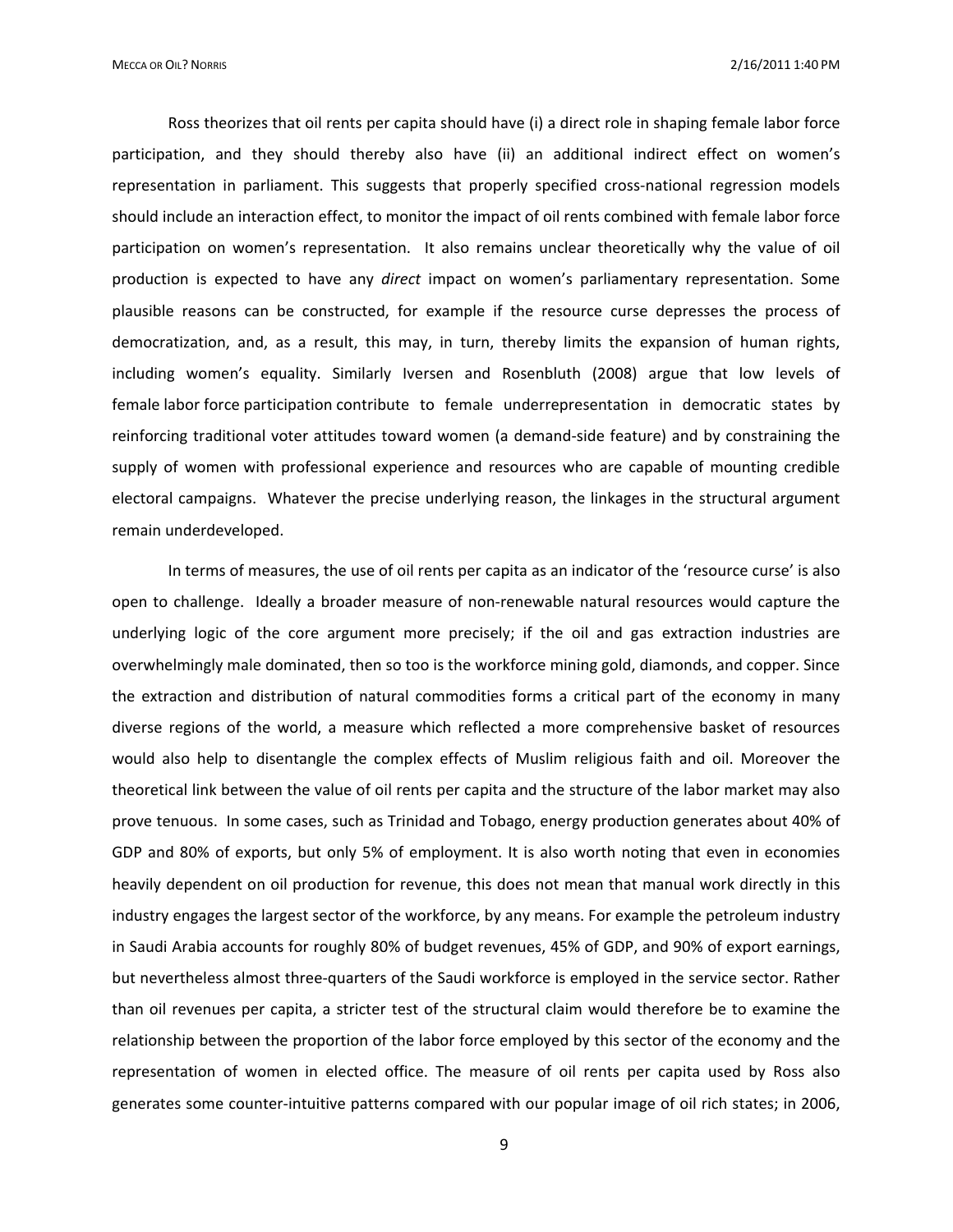for example, oil rents per capita are twice as high in Trinidad and Tobago as in Saudi Arabia. The socially egalitarian welfare states of Norway and Canada also have particularly high oil rents per capita, by this measure, more so than Venezuela, Russia, Iraq, Iran, and Nigeria. This clearly suggests the need for considerable caution in generalizing about patterns of gender equality worldwide from our cultural stereotypes about oil‐rich states.

#### *Direct evidence for cultural values*

Leaving aside these issues, for the moment, as legitimate questions where interpretations can and do differ based on empirical issues of evidence, methodology and measures, there is still one remaining major lacuna to the resource curse thesis. Although the structural argument is explicitly framed to reject cultural explanations, in fact Ross does not analyze any direct evidence concerning attitudes and values. Thus the analysis is unable to test successive rival models which monitor how the public feels about women and men's roles in the workforce, family and public life, moral values towards sexuality, or any other direct measures about the strength of religiosity or religious identities and beliefs derived from public opinion. As a proxy measure of culture, Ross controls for the proportion of Muslim adherents in each society. This measure (usually based on fairly crude estimates) does not take into account of important variations among Muslim societies in the type of regime, levels of human development, the official role of religion in the state, as well as important contrasts among types of Muslim faith, such as between Sunni, Shi'a and Sufi traditions. For example, Muslim are over 90 per cent of the population in Egypt, Saudi Arabia, Mali and Indonesia, yet according to Freedom House (2009), Syria and Saudi Arabia are some of the most repressive autocracies around the world, while today Mali and Indonesia are electoral democracies. Rizzo, Abdel‐Latif, and Meyer (2007) have emphasized that the comparison of *all* Islamic societies may overlook important distinctions, since attitudes towards gender equality and sexuality in Arab cultures are expected to be substantially more traditional than those of Asian Islamic cultures (see also Steele and Kabashima 2008). Ross concludes that "The persistence of patriarchy in the Middle East has relatively little to do with Islam, but much to do with the region's oil‐based economy." (Ross 2008, p120). Without any direct survey evidence of public opinion, however, it would be wiser to remain agnostic when estimating how much resources matter compared with cultural factors.

To test the petroleum patriarchy thesis against direct measures of cultural values, the analysis in this study includes the measure of Oil Rents per Capita which Ross argues is the most appropriate indicator of oil and gas production. The total value of mineral production might be a better indicator of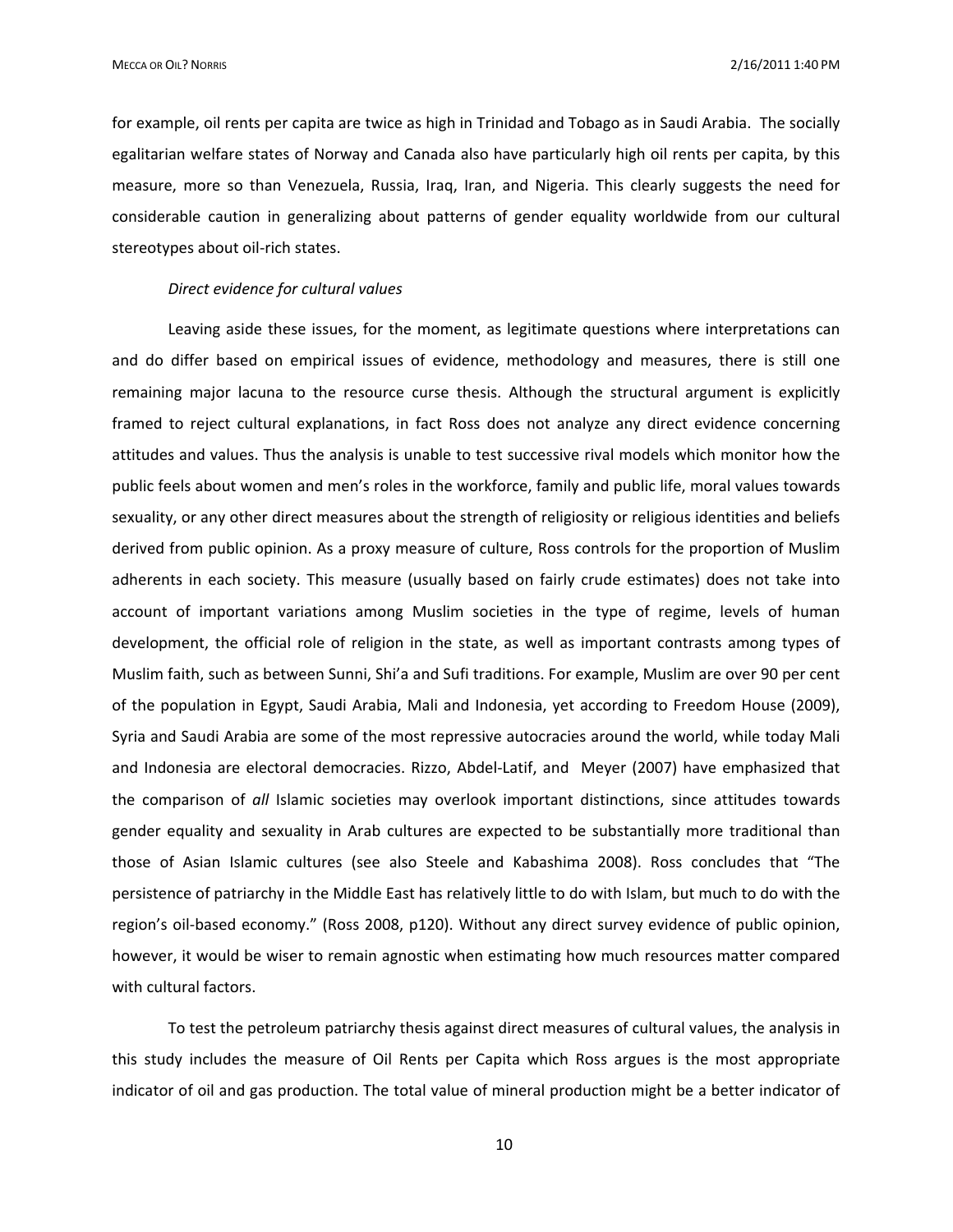the 'resource curse' thesis, or the proportion of the population employed in this sector of the economy, for the reasons discussed above, but to replicate the Ross study exactly, it is important to retain the measure and data for Oil Rents used earlier. Ross also suggests the need to examine the impact of participation in the paid labor force, since this could potentially affect women and men's cultural attitudes, as well as providing the organizational networks and the resources which facilitate political engagement. Accordingly, paid work force participation (either full or part time) is included in the models in this study.

The empirical evidence for cultural attitudes towards gender equality used in this study draws upon the World Values Surveys/European Values Surveys (WVS/EVS), pooled across three waves conducted from 1995-2007. This project has conducted representative national surveys of the basic values and beliefs of the publics in more than 90 independent countries, containing over 88 of the world's population and covering all six inhabited continents. A study utilizes the third wave, carried out in 55 nations in 1995‐1996, the fourth wave, conducted in 59 countries in 1999‐2001 and the fifth wave covering 55 countries and conducted in 2005-2007.<sup>4</sup>

Most importantly for our purposes, the survey includes systematic data on public opinion in twenty diverse Islamic states containing Muslim‐plurality populations, listed in Table 1, providing some of the broadest global comparison available from any existing representative social survey. Societies in the World Values Survey are classified by their predominant religion, based on estimates of the religious population contained in the CIA World Fact-book. *Islamic* nations are defined as those where the Muslim population is the largest plurality (although societies may, and often do, also contain substantial minorities of other faiths). It is important to compare a wide variety of societies to examine the variety of attitudes and values found among diverse Muslim nations and Islamic traditions around the globe (Moaddel 2007). The World Values Survey includes Arab states, both majority Sunni (such as Jordan, Algeria, Morocco, and Egypt) and majority Shi'a (such as Iran and Iraq), as well as countries in Asia (Azerbaijan, Kyrgystan, Pakistan, Bangladesh, Malaysia), Central Europe (Bosnia Herzegovina, Albania), and in Sub‐Saharan Africa (Mali, Nigeria, Burkina Faso). The survey also covers states that have adopted Islam as the foundation of political institutions (such as Saudi Arabia and Pakistan), societies where Islam is the official or established state religion (including Egypt, Bangladesh, and Malaysia), and secular states where the constitution is neutral towards religion (such as Turkey, Azerbaijan, Indonesia). The surveys contain eight of the ten most populous Muslim nations around the globe, including the top three in size, Indonesia, Pakistan and Bangladesh. The WVS/EVS surveys also covers societies with all levels of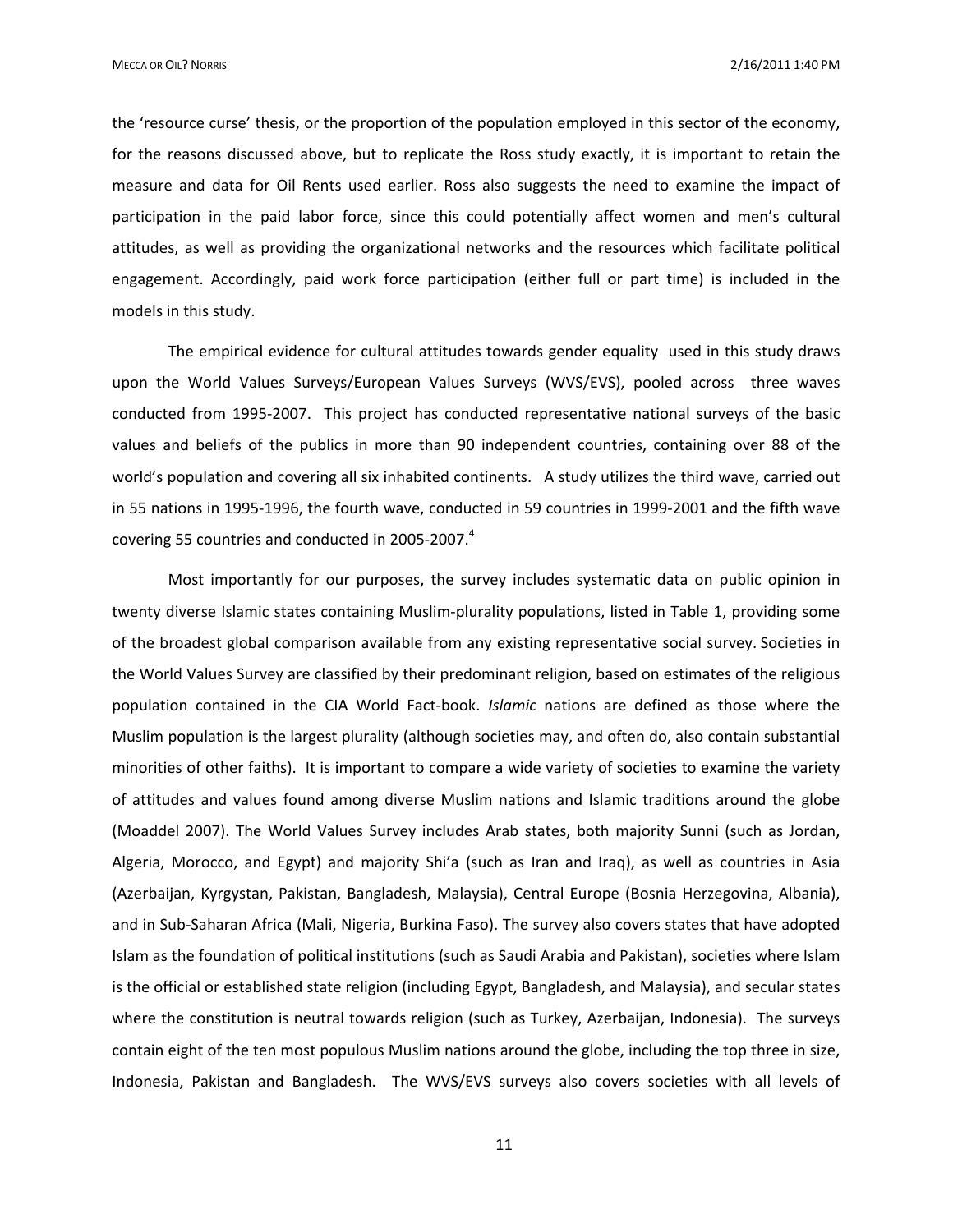economic and human development, including many affluent Western countries, such as the U.S., Japan and Switzerland, with per capita annual incomes over \$40,000; together with middle‐level Muslim countries including Malaysia, Turkey and Saudi Arabia, as well as poorer Muslim societies, such as Bangladesh, Mali and Burkina Faso, with per capita annual incomes of \$500 or less. In terms of regimes, Saudi Arabia is an absolute monarchy, which Freedom House (2009) classifies as one of the world's most restrictive states in respect for civil liberties and political rights, but the World Values survey also monitored public opinion in the democratic states of Mali and Indonesia, as well as the secular state of Turkey.<sup>5</sup>

#### [Table 1 about here]

A series of items were selected from the WVS/EVS survey to monitor cultural values towards gender and sexuality, and their dimensions were examined using factor analysis. The results presented in Table 2 show that the items monitoring tolerance of homosexuality, abortion and divorce formed one consistent dimension, representing positive orientations towards issues of sexual liberalization. The three items concerning gender equality, available in the three waves from 1995 to 2005, tapped into approval of traditional or egalitarian roles for men and women in the workforce, elected office and university education, forming another consistent scale, as used in an earlier detailed study (Inglehart and Norris 2003). These two separate dimensions were each summed and standardized into 100‐point scales, for ease of comparison, with the full details listed in the Technical Appendix. Survey data was pooled across the third to fifth waves of the WVS from 1995 to 2005, to maximize cross-national coverage and the diversity of societies under comparison. Arguably some modest changes in cultural values could occur during this decade; for example the introduction of gender quotas and the subsequent election of many women into the Iraq national assembly could possibly have strengthened support for the principle of gender equality in political leadership in this country. But the data was pooled across successive waves based on the assumption that cultural values reflect more enduring orientations towards the roles of men and women, and deep-rooted attitudes towards sexual mores, acquired through socialization during early childhood and reinforced in adult life through social norms. In the long-term, longitudinal studies of gender ideologies in the United States suggest that values change mainly through cohort replacement, although ideological learning also modifies adult attitudes (Brooks and Bolzendahl 2004). Values are therefore expected to prove relatively stable during the short‐ term period of a decade. Using this process, the gender equality scale was available for 85 societies and the liberal sexual morality scale for 95 societies worldwide.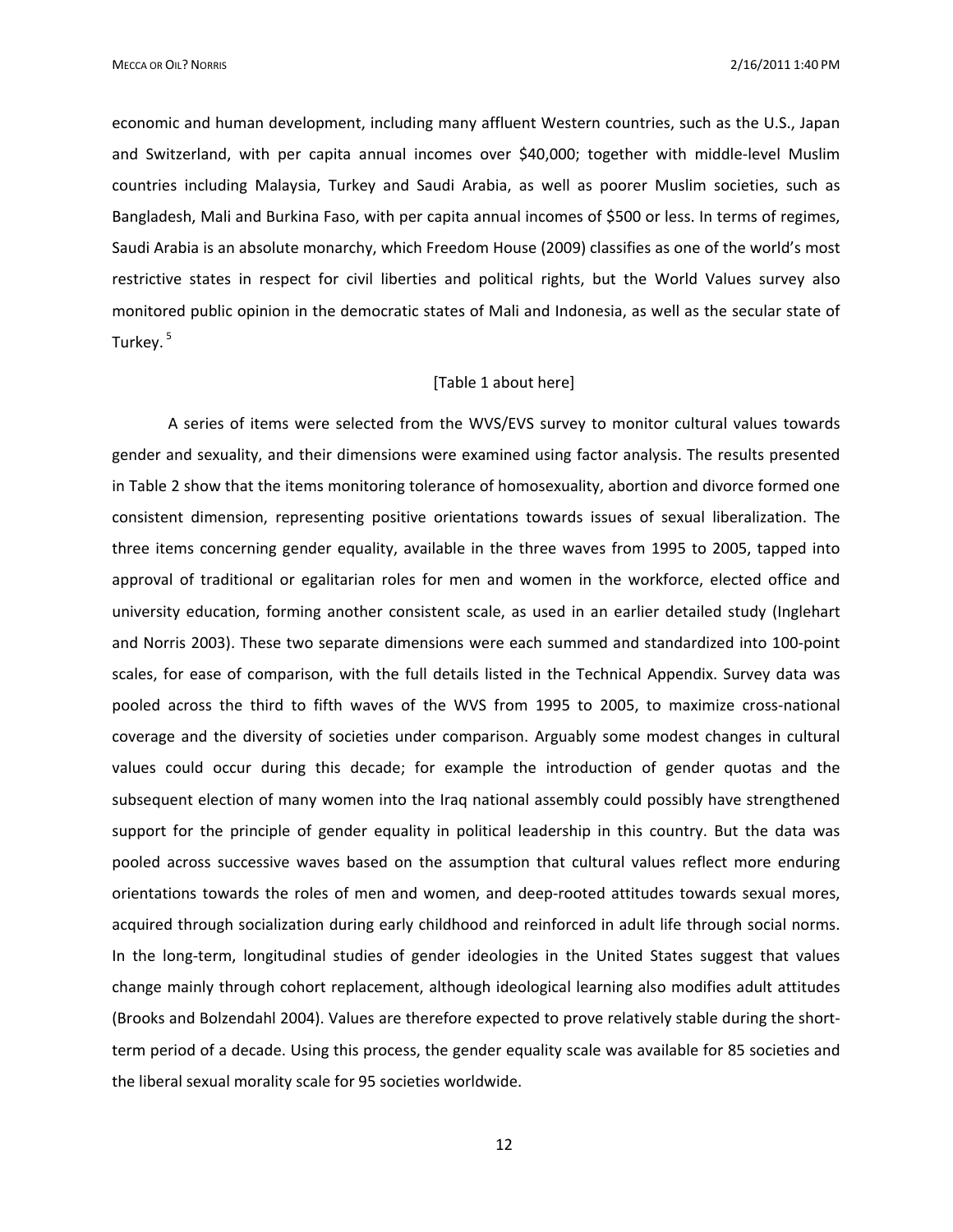المستقبل المستقبل المستقبل المستقبل المستقبل المستقبل المستقبل المستقبل المستقبل المستقبل المستقبل المستقبل ال<br>المستقبل المستقبل المستقبل المستقبل المستقبل المستقبل المستقبل المستقبل المستقبل المستقبل المستقبل المستقبل ال

#### [Table 2 about here]

#### **III: What explains cultural values towards gender equality: religion or oil?**

The first step in the analysis is to test the relative importance of religious traditions or oil rents on support for either traditional or liberal values towards gender equality and sexual liberalization. Based on cultural theories (Norris and Inglehart 2004), this study predicts that religious traditions will play a central role in shaping attitudes at two levels. In particular, this study predicts that (H#1) *individual Muslim religious identities will strengthen traditional values towards gender equality and sexual liberalization*. For the same reasons, it is expected that (H#2) *the strength of individual religiosity will also bolster traditional values*. The strength of religiosity is monitored here by the importance of religion, as measure closely associated with religious practices and behavior (Norris and Inglehart 2004). It is also predicted that there will be a more diffuse cultural effect, so that (H#3) *living in Islamic societies will also strengthen traditional values.* In this regard, individuals who do not subscribe to the Muslim religious identity or faith, such as Christians in Iraq or Hindus living in Pakistan, are still expected to be influenced by the predominant norms and moral attitudes within their community. To compare cultural explanations against the resource curse thesis, this study also tests the rival prediction (H#4) that *societies with high oil rents will display more traditional values*. The models control for the standard demographic and social factors commonly associated with cultural attitudes and values, measured at individual level, namely age, gender, household income, education, labor force participation, marital status and religiosity. At national level, the models also control for per capita GDP, and the location of countries in the Middle East region. The use of the two alternative indicators of cultural attitudes ‐‐ towards gender equality and sexual liberalization – provides an important cross-check on the robustness and reliability of the results.

To operationalize these factors, the key models involve measurement at two distinct levels. A representative sample of individual respondents (level 1) is nested within national‐level contexts (level 2). The WVS/EVS was conducted among a representative random sample of the adult population within each country. The use of Hierarchical Linear Models, in particular multilevel regression analysis, is the most appropriate technique for comparing the impact of societal-level and individual-level factors simultaneously. The models in this study use restricted maximum likelihood techniques (REML) to estimate direct and cross‐level effects for hierarchical data. Individual respondents are thus grouped into countries. Each country has a different set of parameters for the random factors, allowing intercepts and slopes to vary by nation (Raudenbush and Bryk 2002; Gelman and Hill 2007; Bickel 2007).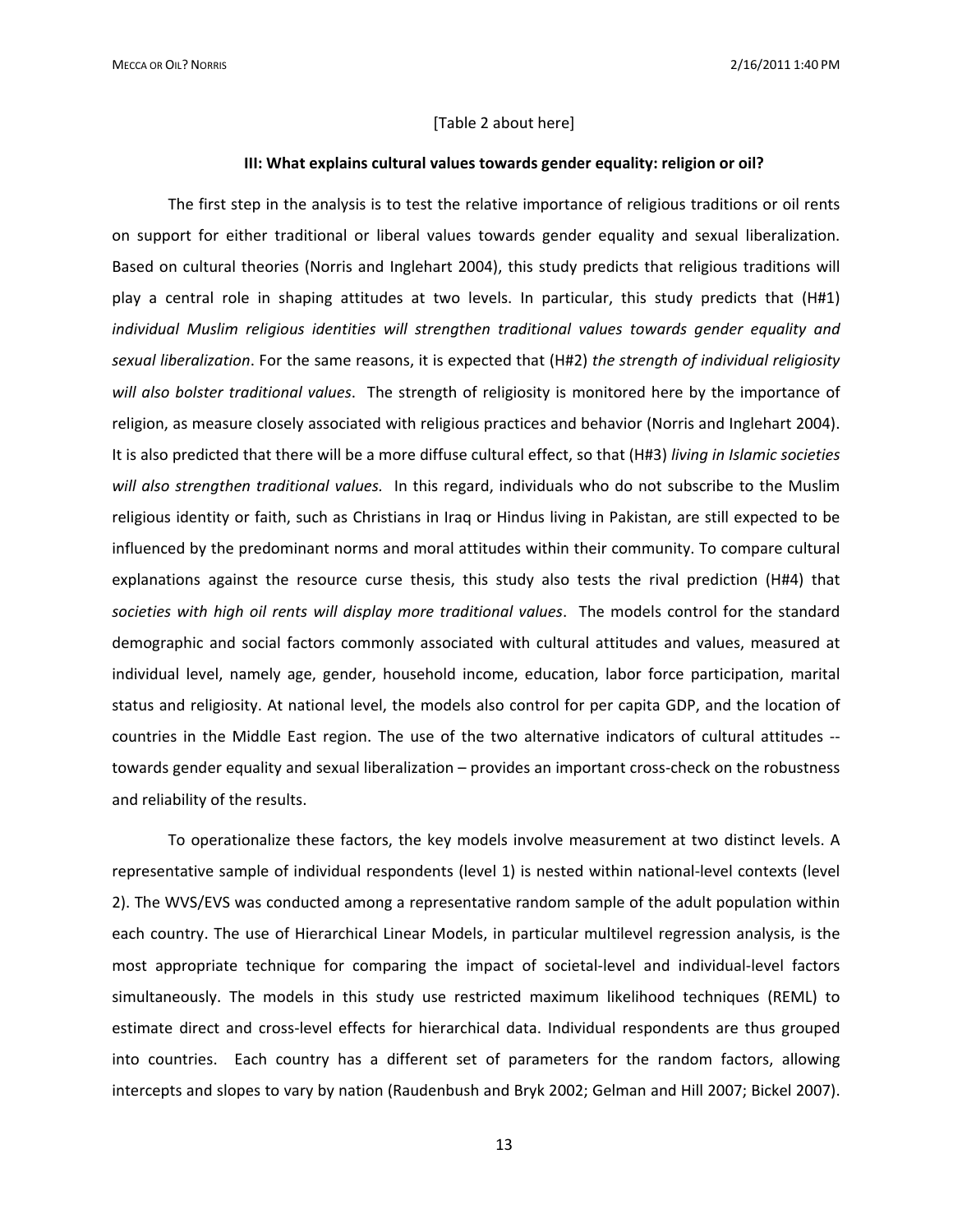In hierarchical linear models, as is customary, all independent variables were centered, by subtracting the grand mean (which becomes zero). The standardized independent variables all have a standard deviation of 1.0. This process also helps to guard against problems of collinearity in the independent variables in the OLS models. The independent variables were treated as fixed components, reflecting the weighted average for the slope across all groups, while nation was treated as a random component, capturing the country variability in the slope. The strength of the beta coefficients (slopes) can be interpreted intuitively as how much change in the dependent variable is generated by a one‐percent change in each independent variable. The multilevel regression models used in this study usually generate small differences in the size of the slope coefficient (b) compared with the results of OLS models, but the average standard errors for level 2 variables tend to be slightly larger. The process is thus more rigorous and conservative than OLS, avoiding Type I errors (false positives, concluding that a statistically‐significant difference exists when, in truth, there is no statistical difference). In the REML model, by contrast, Schwarz's Bayesian Criterion (BIC) is used, where the model with the lower value is the best fitting.

Level 1 in the core models includes *individual‐level* Muslim religious identities, and the strength of religiosity, along with several other standard controls, described in the Technical Appendix, including male gender (0/1), household income using a 10‐point scale, age (in years), an education scale, marital status, and labor force participation. Level 2 includes *national‐level* variables, including the classification of Islamic or non‐Islamic societies, based on the plurality faith in each country's population. In addition, we also control for the regional location, classified as in the Middle East or elsewhere in the world, to test whether global areas differ. This study also models the effects of Oil Rents Per Capita, to test the alternative resource curse thesis.

#### [Figure 2 about here]

If we first examine the descriptive statistics, Figure 2 illustrates the mean distribution of Islamic and Western societies on the gender equality and the sexual liberalization 100‐point scales, without any controls. The scatter‐plot illustrates the strong clustering of societies on these dimensions, with the Islamic societies concentrated in the left-bottom quadrant, displaying the most traditional attitudes. Saudi Arabia, Jordan and Egypt prove the most conservative on these indicators, but other predominately Muslim states from Asia and Africa are closely located. By contrast, the affluent postindustrial Western societies are all clustered in the right-hand-top quadrant, led by Sweden,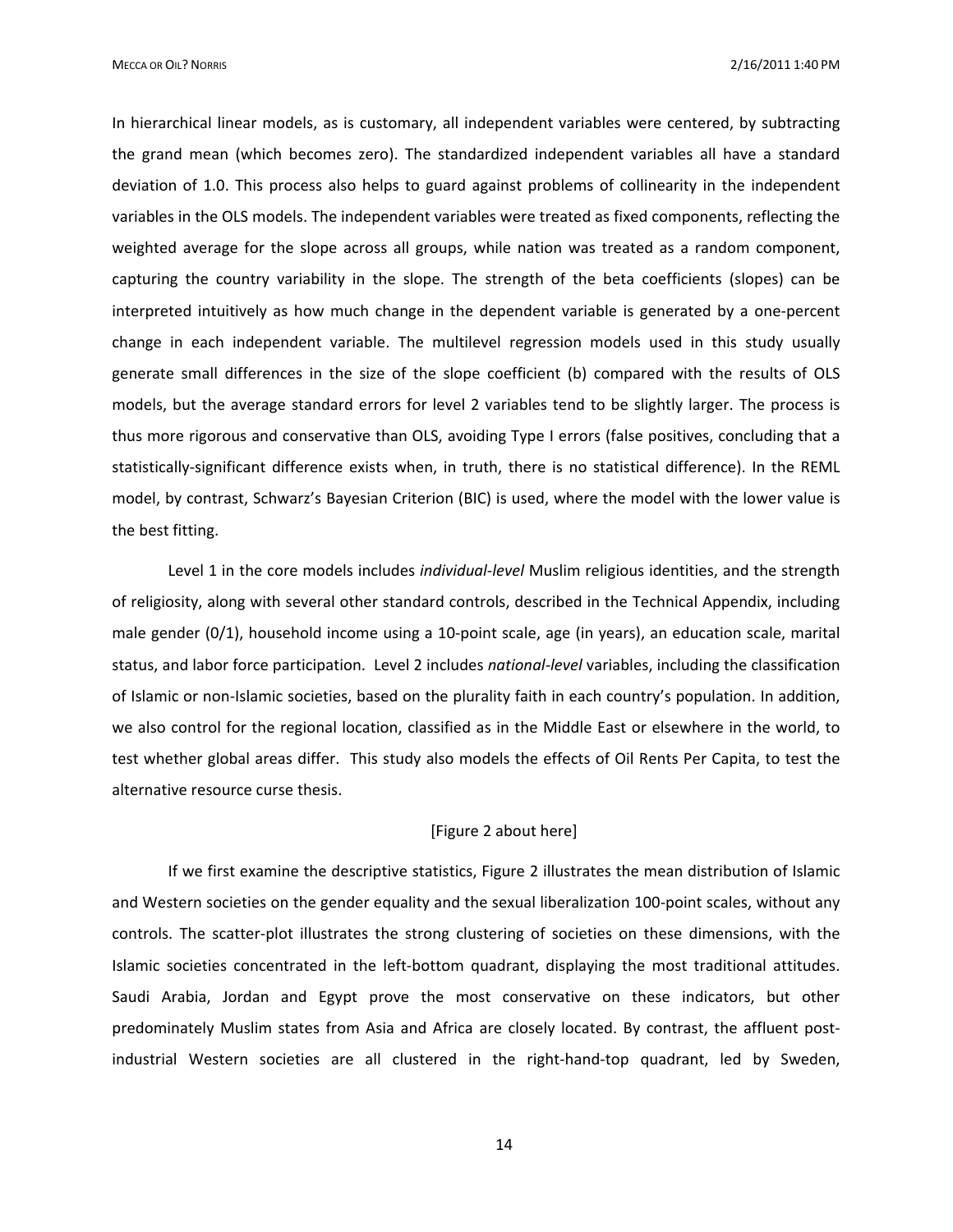representing the most egalitarian and liberal values. Interestingly the two Islamic societies closest to this position (Bosnia‐Herzegovina and Albania) are both in Europe.

#### [Figures 2 and 3 about here]

Attitudes among oil rich and oil poor types of economies can also be described by dichotomizing the measure of oil rents per capita around the mean into two categories, as well as by comparing countries with predominant Islamic or non‐Islamic religious traditions. Figure 3 shows the mean position of each type of society in their support for gender equality and the sexual liberalization scales, again without any controls. It is immediately apparent that the most traditional attitudes towards gender equality values are found in the oil-rich Islamic states. But does an oil economy or religious culture matter most in this regard? Mean support for gender equality varied sharply among the Muslim and non‐Muslim oil rich states, generating a 25‐point gap between these groups; this suggests that without any controls, the type of faith is more important than natural resources per se. A smaller 10‐point gap in support for gender equality can be observed among Muslim and non‐Muslim societies without substantial oil rents, and this gap pointed in the expected direction. To check whether these patterns were due to the selection of the particular questions used in constructing the gender equality scale, or whether the results were robust, similar comparisons can be made using the sexual liberalization scale. The results the lower half of Figure 3 provided even stronger indications that the type of oil‐rich or poor society made no difference to these moral attitudes; by contrast people living in Muslim and non-Muslim religious cultures expressed sharply contrasting sexual values.

#### [Table 3 about here]

Yet obviously many other factors could be driving these differences, beyond religious culture, such as levels of economic development. Table 3 presents the results of the multilevel regression models predicting cultural values, including the predictor variables and the individual and societal‐level controls. The models explaining attitudes towards both gender equality and liberal sexual morality show strikingly consistent relationships across nearly all variables, lending confidence to the robustness of the results. The most important findings concern the relative strength of the key predictor variables: individual Muslim identities, living in an Islamic society, and the strength of religiosity were all significantly associated with more traditional gender attitudes. The coefficient for oil rents per capita was also significant across both models, *but in a positive, not negative, direction*, contrary to the structural resource thesis. Labor force participation was significantly associated with more liberal attitudes, however. Most importantly, among all the predictor variables, the coefficients demonstrate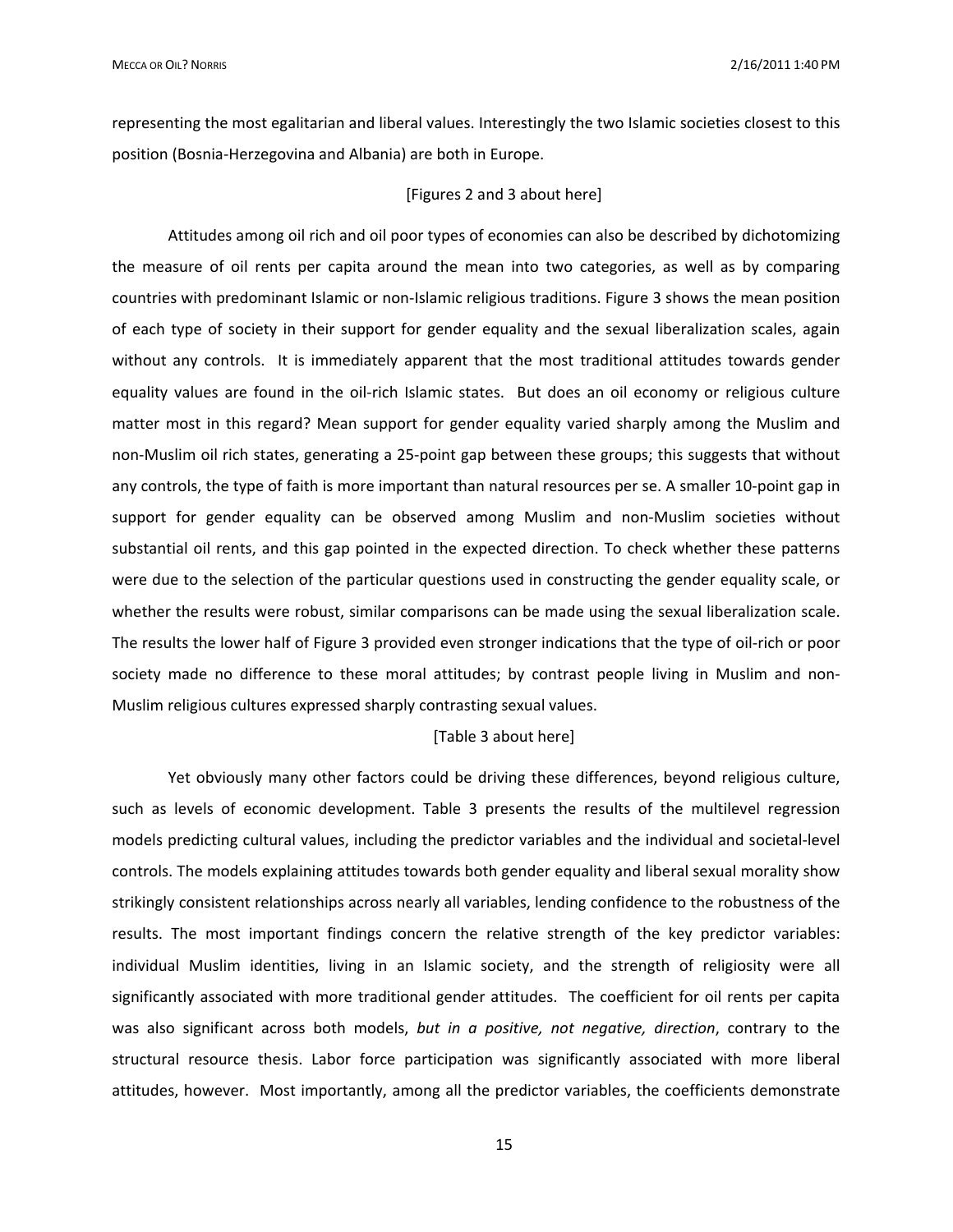المستقبل المستقبل المستقبل المستقبل المستقبل المستقبل المستقبل المستقبل المستقبل المستقبل المستقبل المستقبل ال<br>المستقبل المستقبل المستقبل المستقبل المستقبل المستقبل المستقبل المستقبل المستقبل المستقبل المستقبل المستقبل ال

that living in a predominately Muslim society proved by far the strongest factor of support for traditional gender equality attitudes, outweighing all other variables in the model. The diffuse impact of religious traditions within each society on attitudes towards women thus appears to be more important for gender ideologies than individual religious identities and the strength of religiosity; in other words, what appears to matters is *where* you live more than your type of faith or your adherence to religious practices. By contrast, sexual liberalization attitudes were influenced more by the strength of adhering to religious values, irrespective of the particular type of faith‐based society. The remaining controls mostly behaved as expected, with support for gender equality and sexual liberalization stronger among the younger generation, women, the more affluent and educated, those in paid employment and the unmarried. More affluent nations were also more liberal, as expected by modernization theories. Once all these factors were entered into the models, the Middle East and North Africa region was a significant negative predictor of attitudes towards gender equality but not sexual liberalization. Overall the models indicate that *the predominant or diffuse religious traditions in Muslim societies, Muslim identities, and the strength of religiosity, provide strong predictors of traditional attitudes towards gender roles* – as well as shaping lower tolerance of homosexuality, divorce and abortion. By contrast, there appears to be no support for the thesis that oil‐dependent economies are associated directly with more traditional cultural attitudes towards women and sexual morality.

#### **IV: What explains women's representation in parliament: cultural values or oil?**

Building upon these foundations, as a second step this study can also compare the societal level impact of religious cultures, egalitarian cultural values, and oil rents on women's representation in national parliaments and in Ministerial office. Figure 4 presents the simple descriptive statistics analyzing the proportion of women elected to the lower house of parliament, as well as the proportion of women ministers in higher office in 2005 (the year selected as closest to the fifth wave of the WVS survey). Comparisons can be drawn between Islamic and non-Islamic societies, as well as between oil rich and poor economies. The results in Figure 4 are similar to those observed earlier concerning attitudes towards gender equality; women prove far more successful in gaining legislative and ministerial office power in non‐Islamic societies, *whether oil rich or oil poor.* By contrast, women are usually less successful in Islamic societies, *whether oil rich or oil poor*. In short, the religious culture shapes opportunities for women's leadership, most plausibly by influencing the willingness of potential female candidates to run for office, as well as by affecting the decisions of the gatekeepers when selecting parliamentary candidates, whereas the resource curse (oil rents) does not seem to matter.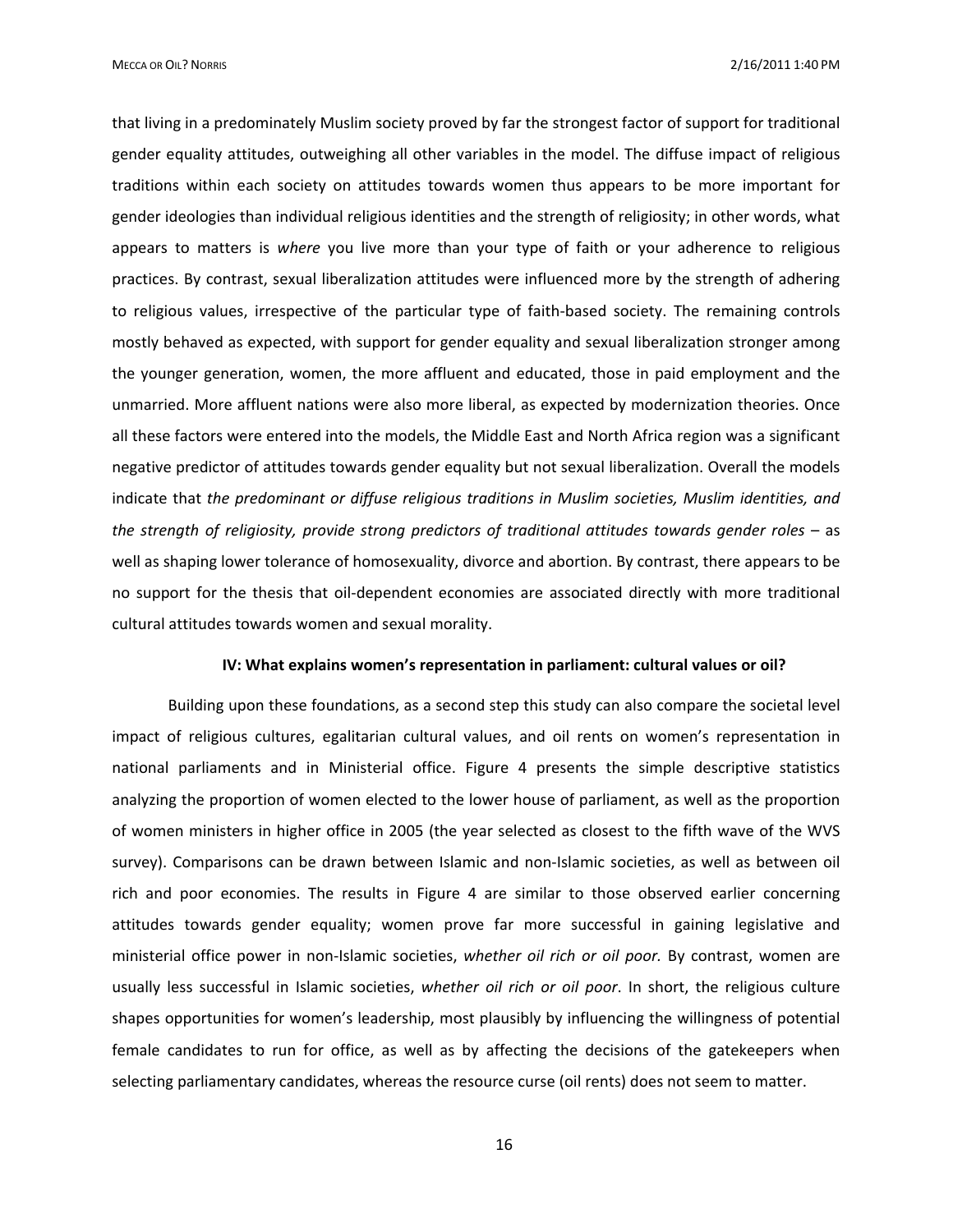#### [Figures 4 and 5 about here]

To examine this pattern in more detail, however, we can also see how particular countries are distributed, using the scatter‐grams presented in Figure 5. The top graph illustrated the relationship between the proportion of women members in the lower house of parliament in 2005 and the mean support for egalitarian cultural attitudes across different societies. Societies are also classified by the type of Islamic or non-Islamic religious tradition. The results further confirm the significant positive correlation between egalitarian attitudes and women's election, as noted in 2000 (Inglehart and Norris 2003). This pattern is stronger in the non-Islamic societies  $(R^2=0.177)$ , but which also exists to differentiate more or less traditional Islamic cultures ( $R^2$ =.108). The correlation is not particularly strong, not surprisingly as many other institutional conditions also influence men and women's access to elected office, not least the type of electoral system and any affirmative action measures used in the recruitment process (Norris 2004; Krook 2009). In some cases, such as Rwanda, the proportion of women in office is ahead of public opinion (which can be explained by institutionally by the implementation of top-down positive action measures such as gender quotas). In a few other cases, such as the U.S. and France, this relationship was reversed, suggesting that public opinion among the electorate is less of a potential barrier to women seeking elected office than the practical obstacles, such as the need to gain party endorsements or to raise sufficient campaign resources. Nevertheless the evidence presented here suggests that the predominant religious tradition in any society also matters, by influencing the supply and the demand for female recruitment.

To consider again the rival structural account, the bottom graph in Figure 5 compares women in elected office against the logged distribution of oil rents per capita. By contrast, there appears to be no significant correlation and countries are widely scattered across the graph; women are elected in relatively substantial numbers in societies as diverse as Iraq, Canada, Trinidad and Tobago (as well as Norway), despite relatively high oil rents per capita. Among the oil‐poor nations, few women enter elected office Jordan and Armenia, while they perform remarkably well in Sweden and Finland. Indeed the story presented here is summarized by the tight clustering of Scandinavian countries in the top graph in Figure 5, (with a shared egalitarian culture which favors equal opportunities for women), compared with the wide dispersion of oil‐poor Sweden and oil‐rich Norway on the bottom graph.

#### **V: Conclusions**

Does petroleum perpetuate patriarchy? Any observers looking at the limited rights which women face in some of the major oil-rich states, such as Saudi Arabia, Qatar and the United Arab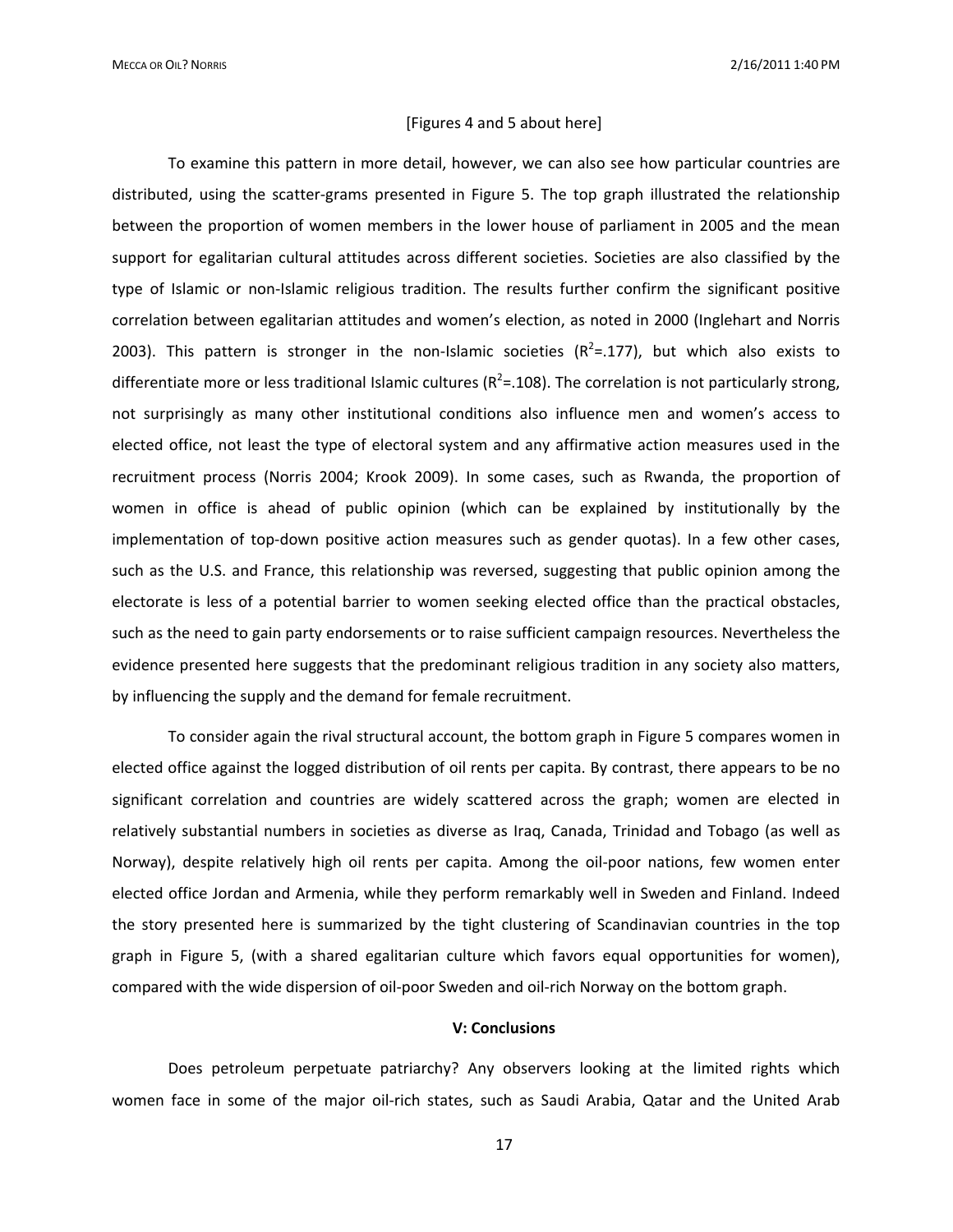Emirates, might be tempted to believe that there could possibly be a strong potential linkage. Yet in general structural accounts of gender inequality suffer from several major flaws and the petroleum patriarchy thesis, in particular, does not stand up to scrutiny against the evidence. It seems more plausible to conclude that long‐standing religious traditions generate an enduring mark on the gendered norms and beliefs, the attitudes and values, which characterize different societies. These cultural values leave a deep imprint upon the way that men *and* women see the most appropriate division of labor for men and women in the home, family and public sphere – including the contemporary role of women in elected office. Thus Buddhist and Confucian, Catholic and Protestant, Hindu and Muslim societies each display certain distinctive ideas about gender and sexuality –and these values continue to leave an imprint on the lives of women and men, even when post-industrial societies become more secular in orientation (Norris and Inglehart 2004). Thus, for example, active engagement in Protestantism has gradually dwindled and died out in Scandinavian countries, including involvement in religious services and church organizations, as well as adherence to the importance of religion in people's lives. Nevertheless the legacy of Protestant traditions continues to be evident in the DNA of contemporary Scandinavian values.

The imprint of predominant religious traditions thus influences many cultural values, including attitudes about whether women should play a leadership role in public life. In turn, as illustrated in Figure 1, these attitudes can be understood to facilitate or hinder the recruitment of women into elected and appointed office. Cultural barriers are not fixed in stone; there is a wealth of evidence that values towards gender equality can and do gradually change on a generational basis (Brooks and Bolzendahl 2003), reflecting long‐term processes of societal modernization. In the short term, as well, cultural barriers to women's equality can also be overcome by the effective implementation of welldesigned institutional reforms, as exemplified most dramatically by the election of women through the use of reserved seats in Afghanistan and the use of candidate gender quotas in Iraq. Through these fast‐ track mechanisms, where parliaments are effective, women can have a voice in the future of their countries. Therefore the extensive body of research literature presents a wealth of evidence that the resource curse can probably be blamed for a multitude of ills, from conflict and civil war to anemic economic growth, corruption, state capture, and autocracy. But the resource curse ‐‐ at least petroleum ‐‐ does not appear to be a major factor at the heart of the problems facing the continuing gender disparities in elected office among Arab states.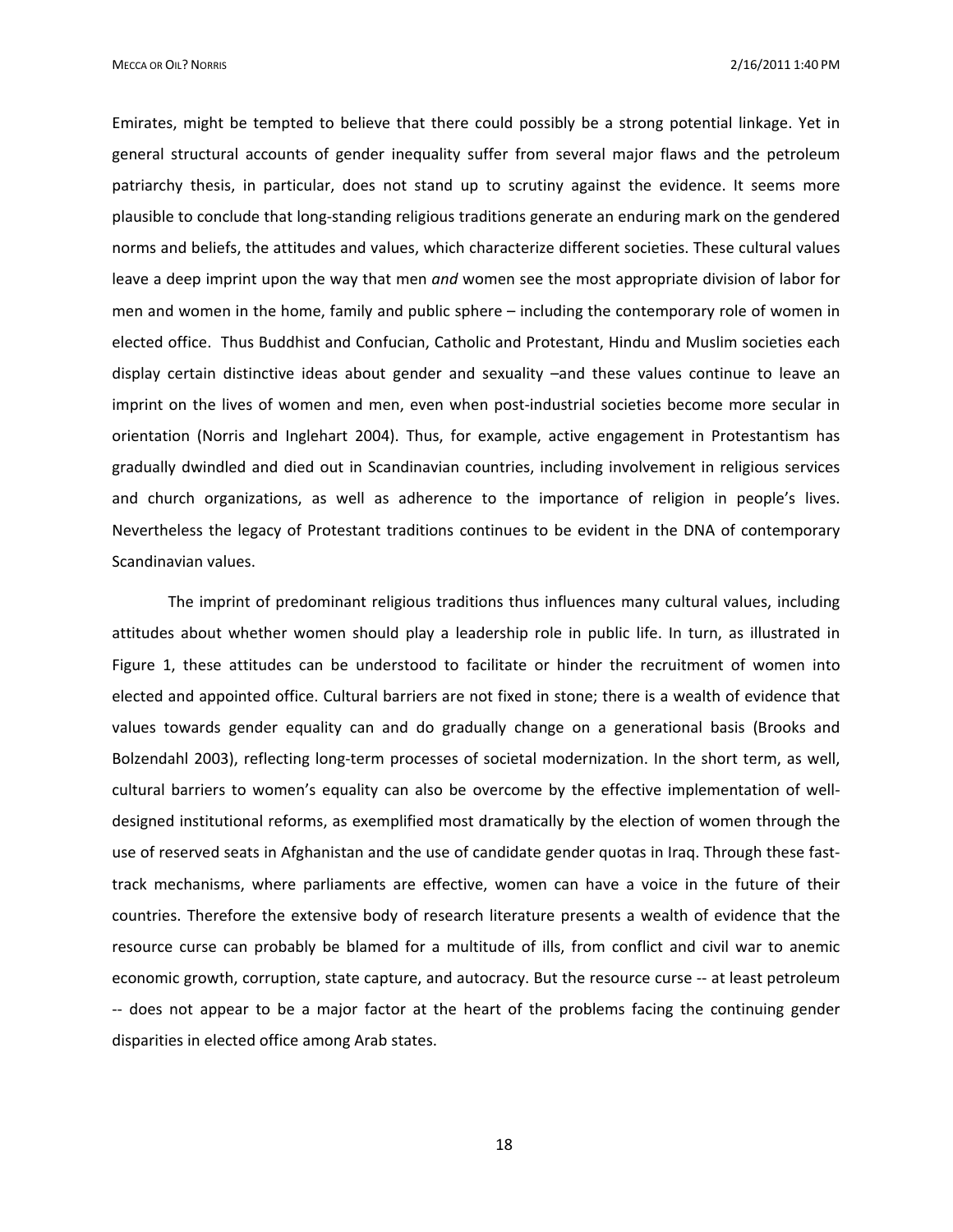|                | Country             | % Muslims | Global region         |
|----------------|---------------------|-----------|-----------------------|
| $\mathbf 1$    | Iraq                | 98.9      | Middle East           |
| $\overline{2}$ | s oil hi98.0        | 98.0      | North Africa          |
| 3              | Iran                | 97.7      | Middle East           |
| 4              | Saudi Arabia        | 97.0      | Middle East           |
| 5              | Jordan              | 96.9      | Middle East           |
| 6              | Egypt               | 94.3      | North Africa          |
| 7              | Mali                | 93.0      | West Africa           |
| 8              | Indonesia           | 92.2      | South East Asia       |
| 9              | Azerbaijan          | 91.0      | <b>Central Europe</b> |
| 10             | Bangladesh          | 88.7      | South Asia            |
| 11             | Turkey              | 81.7      | Central Europe        |
| 12             | Kyrgyzstan          | 74.3      | <b>Central Asia</b>   |
| 13             | Pakistan            | 69.6      | South Asia            |
| 14             | Albania             | 64.3      | Central Europe        |
| 15             | Morocco             | 63.6      | aorth Africa          |
| 16             | Malaysia            | 57.4      | South East Asia       |
| 17             | <b>Burkina Faso</b> | 53.3      | Sub-Saharan Africa    |
| 18             | <b>Bosnia</b>       | 48.9      | Central Europe        |
| 19             | Tanzania            | 40.1      | East Africa           |
| 20             | Nigeria             | 28.1      | <b>West Africa</b>    |

**Source:** Pooled World Values Survey, 1995‐2007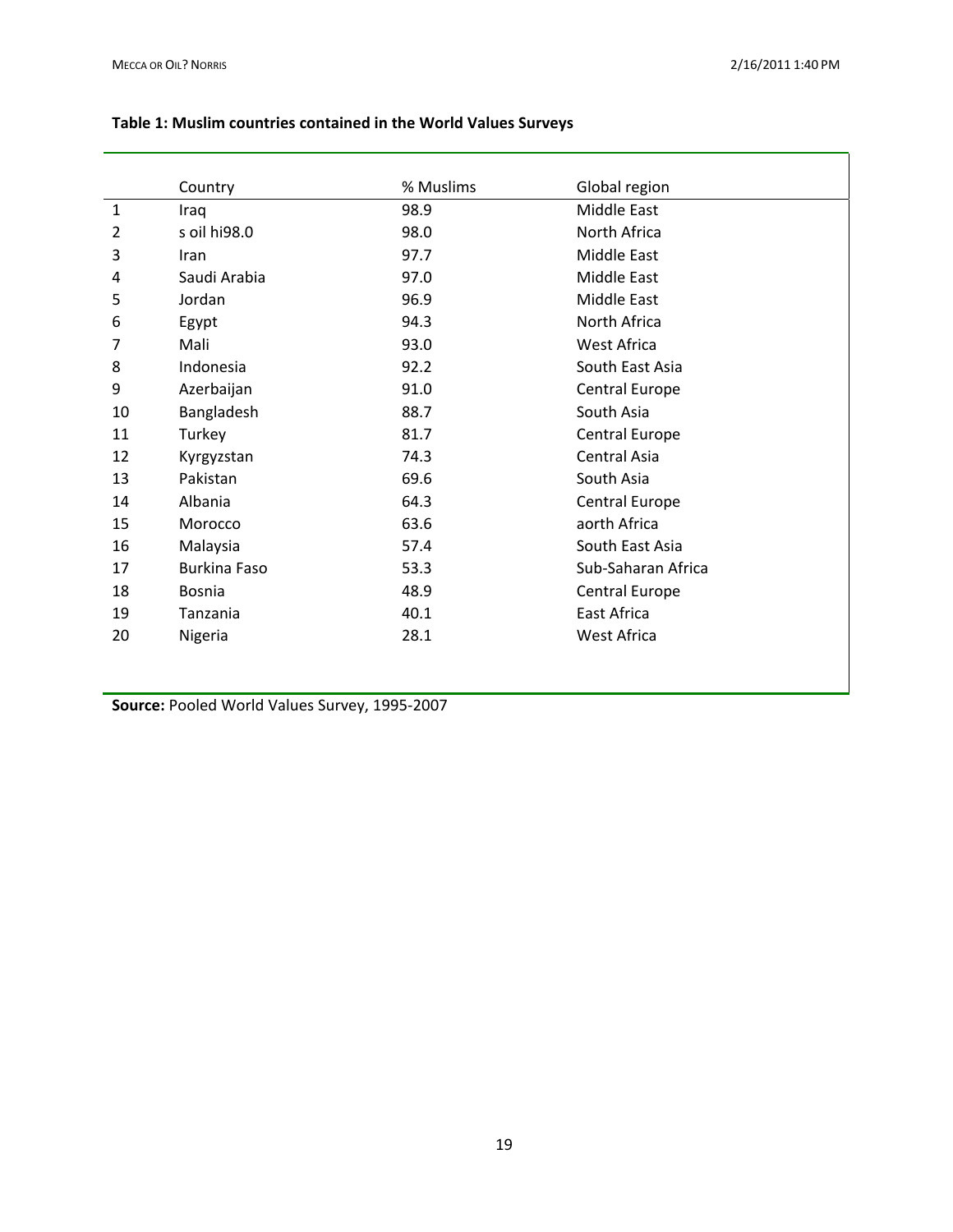### **Table 2: Dimensions of cultural value scales**

|                                                | <b>Sexual</b>  | Gender    |
|------------------------------------------------|----------------|-----------|
|                                                | liberalization | equality  |
| Justifiability abortion                        | .753           | $\bullet$ |
| Justifiability divorce                         | .745           |           |
| Justifiability homosexuality                   | .702           |           |
| Men make better political leaders than women   |                | .742      |
| University education more important for a boy  |                | .719      |
| Men should have more right to a job than women |                | .669      |
|                                                |                |           |
| % of variance                                  | 16.5           | 13.4      |

**Notes:** Individual‐level Principal Component Factor Analysis was used to develop the scales with varimax rotation and Kaiser Normalization, excluding coefficients below 0.40. See the technical appendix for the detailed survey items.

**Source:** Pooled World Values Survey, 1995‐2007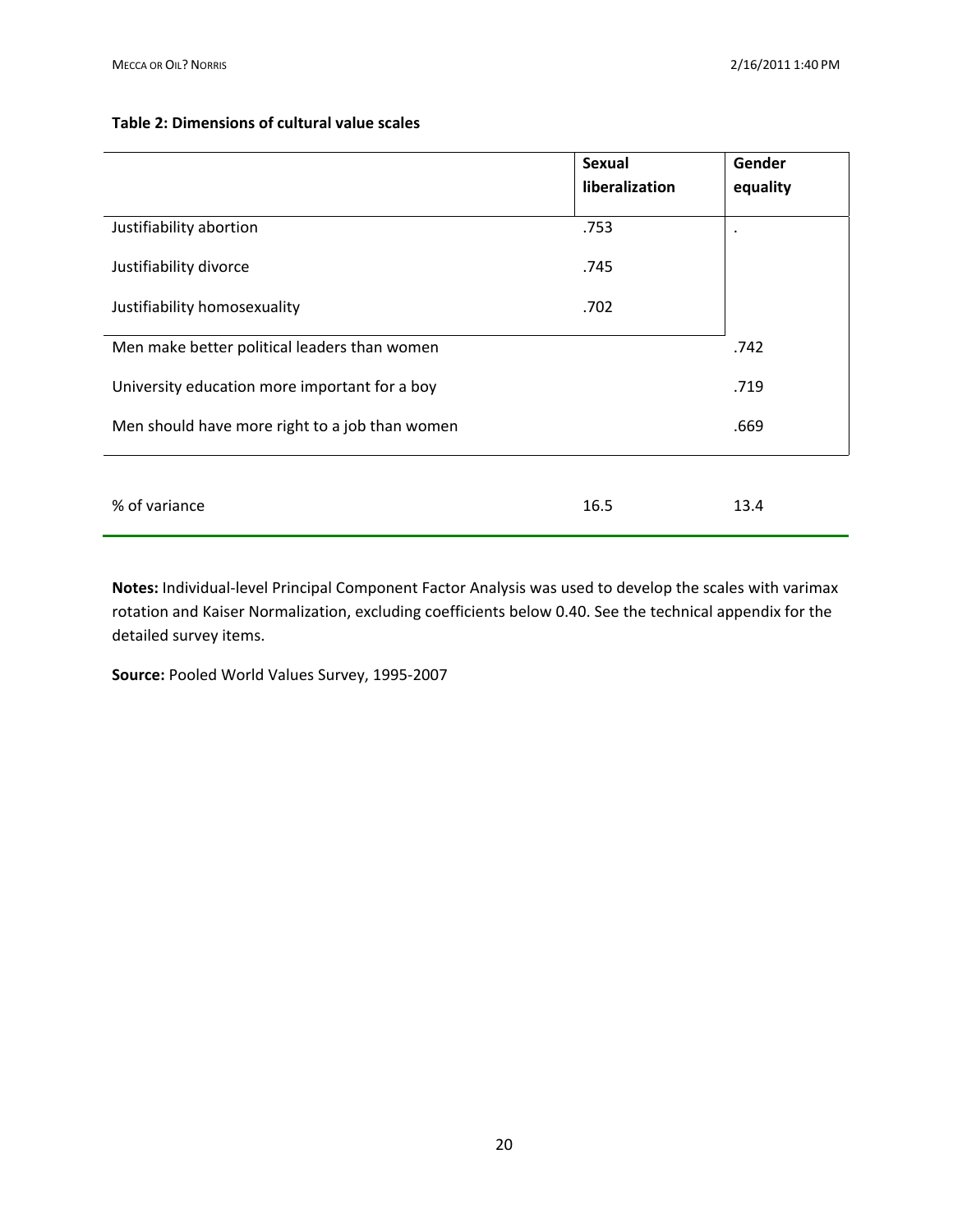#### **Table 3: Multilevel model predicting cultural values**

|                                  | <b>Gender equality</b> | Liberal sexual morality |
|----------------------------------|------------------------|-------------------------|
| <b>PREDICTOR VARIABLES</b>       |                        |                         |
| <b>Muslim religious identity</b> | $-0.45***$             | e B67***                |
|                                  | (.064)                 | (.083)                  |
|                                  |                        |                         |
| <b>Islamic society</b>           | $-5.51**$              | $-2.79*$                |
|                                  | (2.51)                 | (2.89)                  |
| <b>Strength of religiosity</b>   | $-.86***$              | $-5.70***$              |
|                                  | (.090)                 | (.060)                  |
|                                  |                        |                         |
| Oil rents per capita             | $.620***$              | $1.80***$               |
|                                  | (1.13)                 | (.098)                  |
|                                  |                        |                         |
| INDIVIDUAL-LEVEL CONTROLS        |                        |                         |
|                                  | $-0.95***$             | $-2.17***$              |
| Age (years)                      | (.041)                 | (.084)                  |
|                                  |                        |                         |
| Gender (male=1)                  | $-3.47***$             | $-1.52***$              |
|                                  | (.067)                 | (.047)                  |
|                                  |                        |                         |
| Household income 10-pt scale     | $1.03***$              | $1.21***$               |
|                                  | (.044)                 | (.050)                  |
|                                  |                        |                         |
| <b>Education 9-pt scale</b>      | $2.79***$              | $2.65***$               |
|                                  | (.046)                 | (.054)                  |
| Labor force participation        | $0.53***$              | $0.98***$               |
|                                  | (.043)                 | (.050)                  |
|                                  |                        |                         |
| <b>Marital status</b>            | $-0.58**$              | $-1.03***$              |
|                                  | (.042)                 | (.048)                  |
|                                  |                        |                         |
| <b>NATIONAL-LEVEL CONTROLS</b>   |                        |                         |
| <b>Middle East</b>               | $-3.10**$              | .155                    |
|                                  | (1.13)                 | (1.33)                  |
|                                  |                        |                         |
| Logged GDP per capita            | $2.74***$              | $7.01***$               |
|                                  | (.828)                 | (.920)                  |
|                                  |                        |                         |
| <b>Constant (intercept)</b>      | 70.5                   | 40.2                    |
| <b>Schwartz BIC</b>              | 139,093                | 170,834                 |
|                                  |                        |                         |
| N. respondents<br>N. nations     | 165,322<br>75          | 192,999<br>83           |
|                                  |                        |                         |

**Note:** All independent variables were standardized using mean centering (z‐scores). Models present the results of the REML multilevel regression models including the beta coefficient, (the standard error below in parenthesis), and the significance. The 100 point scales are constructed from the items listed in Table 2. P.\*\*\*>.000, \*\*=.01, \*>.05 **Source:** Pooled World Values Survey 1995‐2007.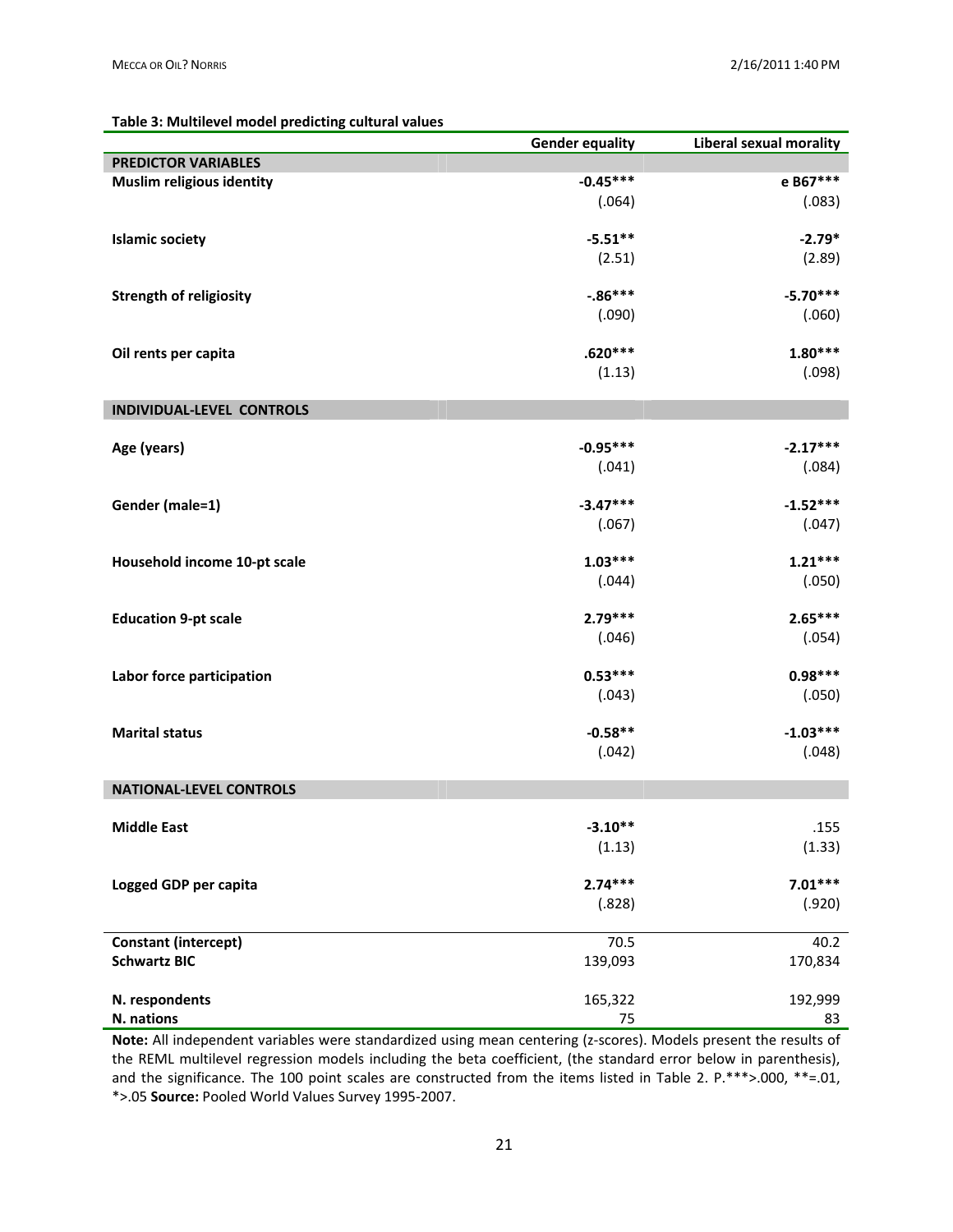

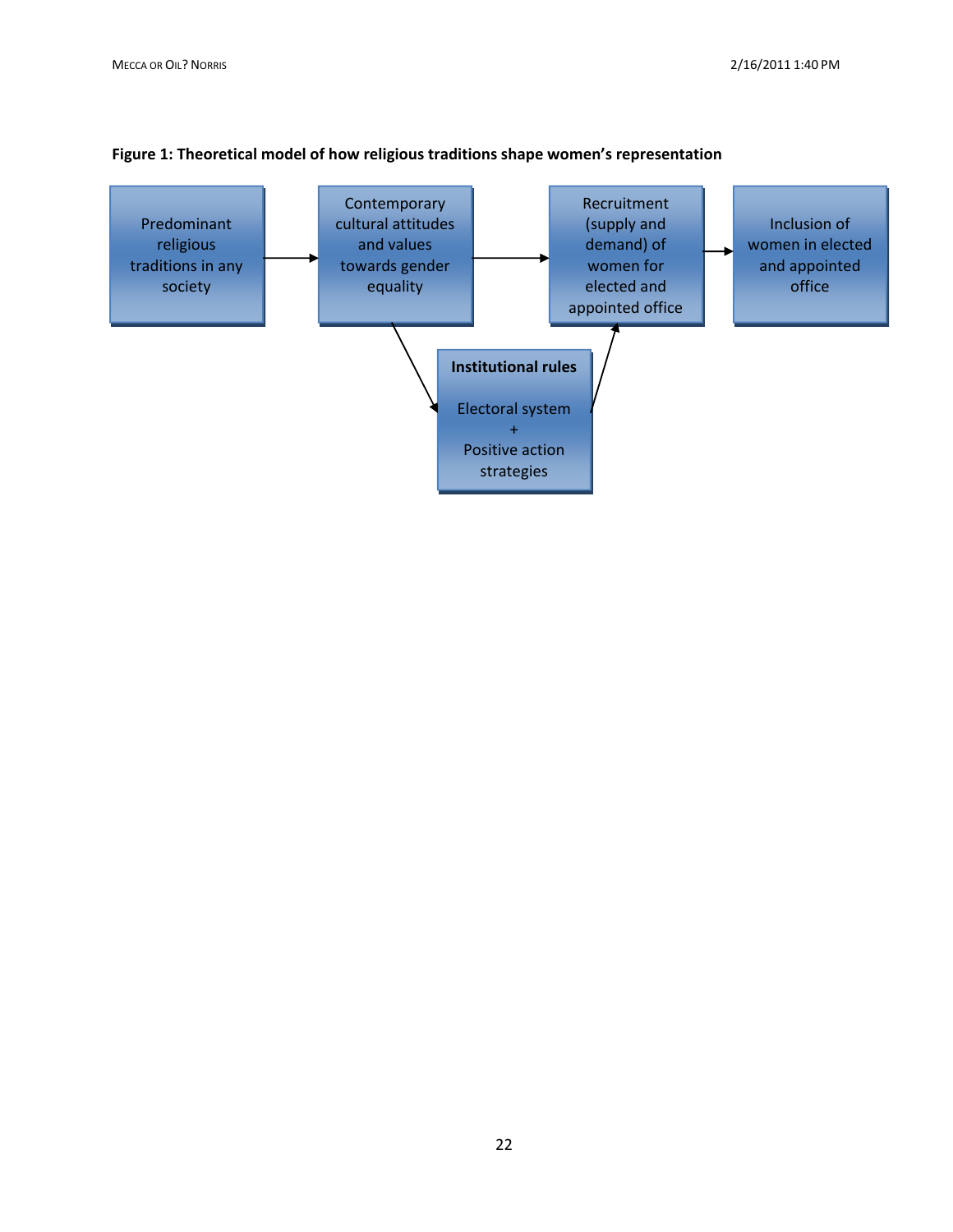



**Note:** For the two 100‐point value scales, see the Technical Appendix.

**Source:** Pooled World Values Survey 1995‐2007.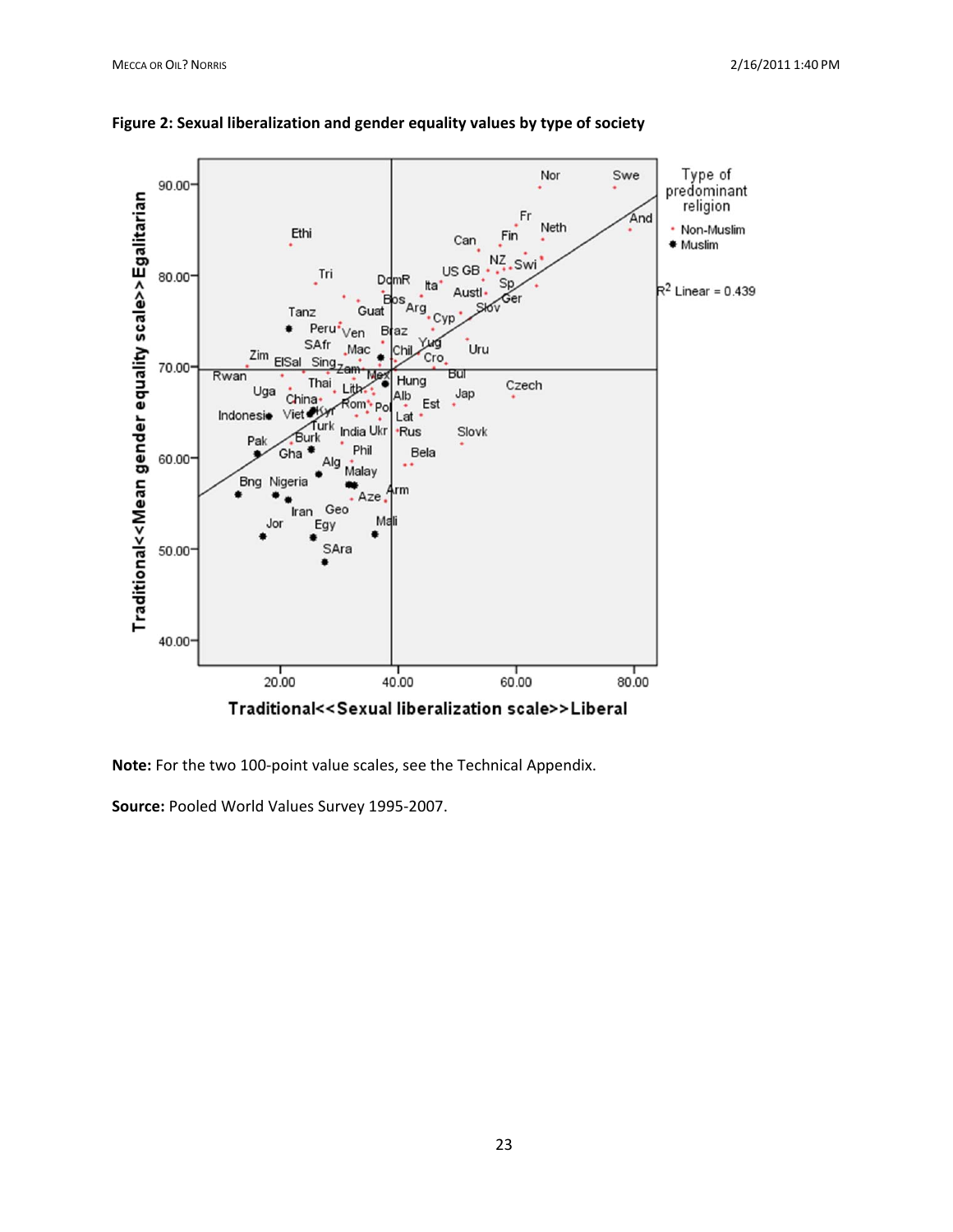



**Note:** For the two 100‐point value scales, and the classification of societies, see the Technical Appendix. **Source:** pooled World Values Survey 1995‐2007.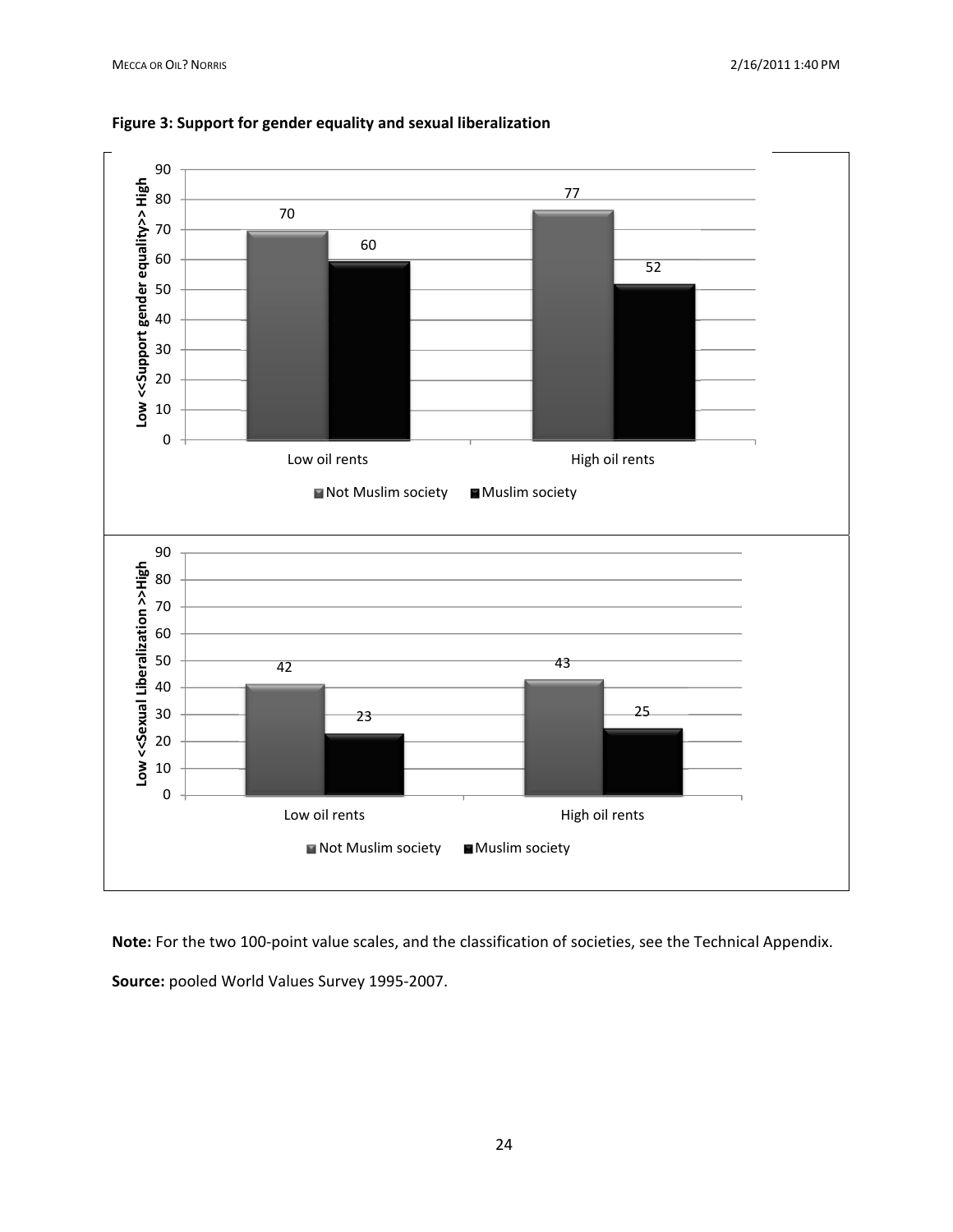



**Source:** The proportions of women in the lower house of parliament and in ministerial office (2005) are derived from the Inter‐Parliamentary Union. www.IPU.org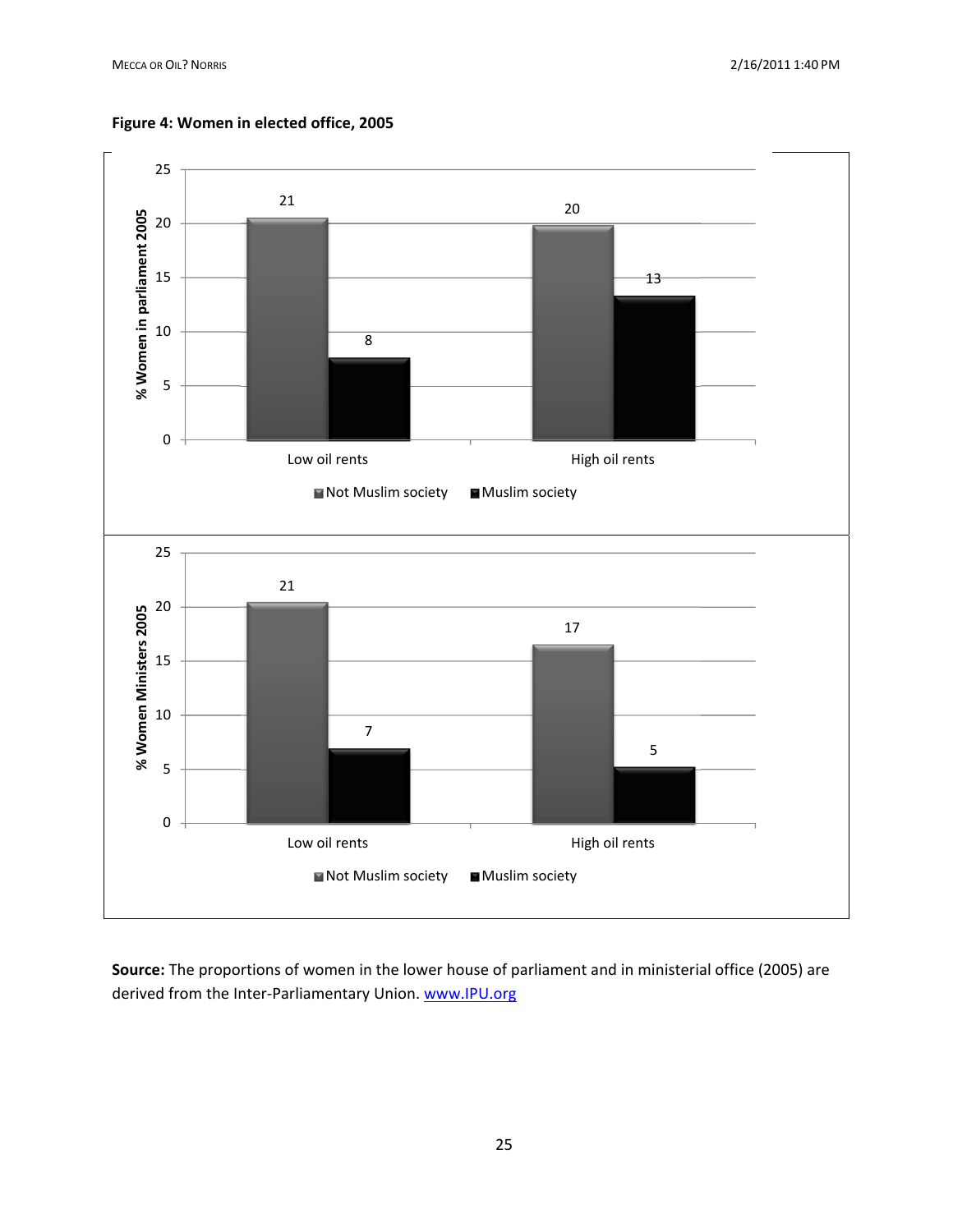



**Note:** The proportion of women in the lower house of parliament (2005) is derived from the Inter‐Parliamentary Union. www.IPU.org. See the Appendix for the other measures.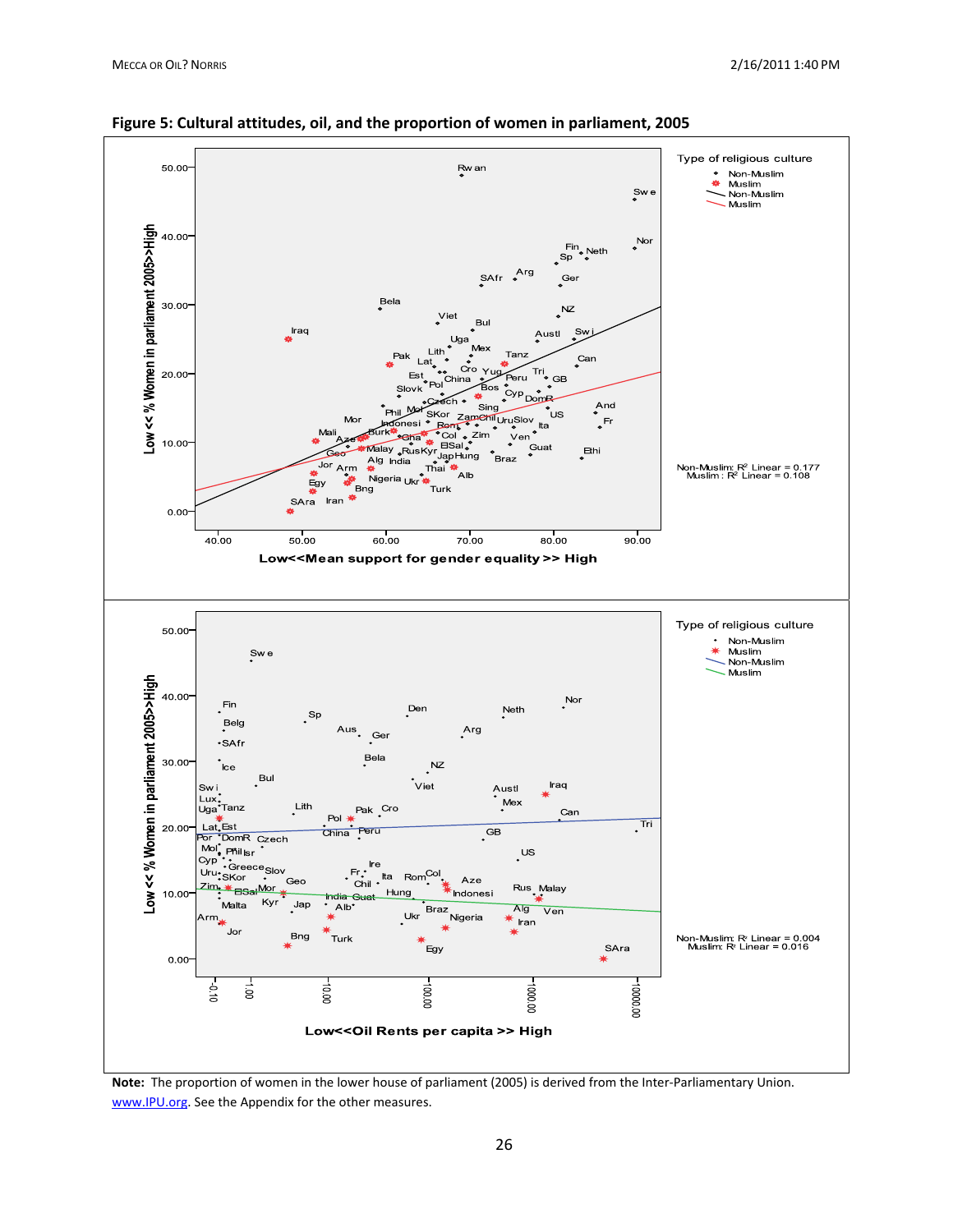| <b>Variable</b>                                              | Definitions, coding and sources                                                                                                                                                                                                                                                                                                                                                                                                                          |
|--------------------------------------------------------------|----------------------------------------------------------------------------------------------------------------------------------------------------------------------------------------------------------------------------------------------------------------------------------------------------------------------------------------------------------------------------------------------------------------------------------------------------------|
| Per Capita GDP                                               | Measured in constant international \$ in Purchasing Power Parity. Various years.<br>Source: The World Bank. World Development Indicators.                                                                                                                                                                                                                                                                                                                |
| <b>Type of religion</b>                                      | V184: "Do you belong to a religious denomination? [IF YES] Which one?" Coded:<br>No, not a member; Roman Catholic; Protestant; Orthodox (Russian/Greek/etc.);<br>Jewish; Muslim; Hindu; Buddhist; Other. Source: World Values Surveys.                                                                                                                                                                                                                   |
| <b>Type of</b><br>predominant<br>religion in each<br>society | The classification of the major religion (adhered to by the plurality groups in the<br>population) in all 193 states around the world is based on the CIA. The World<br>Factbook, 2009. (Washington, DC: Central Intelligence Agency). Source:<br>http://www.cia.gov/cia/publications/factbook                                                                                                                                                           |
| <b>Islamic societies</b>                                     | Based on the societies with Muslim plurality populations, based on the above<br>source, as listed in Table 1. It should be noted that throughout the paper the term<br>'Islamic' is used to refer to Muslim-plurality societies, and it is not used to describe<br>the official religion or policies of the state, or the relation between religious and<br>political authorities. 'Muslim' refers to individuals who identify with the Muslim<br>faith. |
| <b>Gender equality</b><br>scale                              | The combined 100-pt gender equality scale is based on the following 3 items:<br>MENPOL Q118: "On the whole, men make better political leaders than women do."<br>(Agree coded low); MENJOBS Q78: "When jobs are scarce, men should have more<br>right to a job than women." (Agree coded low); BOYEDUC Q.119: "A university<br>education is more important for a boy than a girl." (Agree coded low). Source:<br>World Values Surveys 1995-2007.         |
| <b>Sexual</b><br>liberalization<br>value scale               | "Please tell me for each of the following statements whether you think it can<br>always be justified (10), never justified (1), or somewhere in-between, using this<br>cardAbortion, Homosexuality, Divorce". Source: World Values Surveys                                                                                                                                                                                                               |
| <b>Occupational</b><br><b>Class</b>                          | Coded for the respondent's occupation. "In which profession/occupation do you,<br>or did you, work?" The scale is coded into 4 categories: Professional/manager (1);<br>Other non-manual (2); Skilled non-manual (3); Unskilled Manual Worker (4).<br>Source: World Values Surveys                                                                                                                                                                       |
| <b>Paid work status</b>                                      | V220. "Are you employed now or not?" Coded fulltime, part-time or self-employed<br>(1), other (0). Source: World Values Surveys                                                                                                                                                                                                                                                                                                                          |
| <b>Education</b>                                             | V217. "What is the highest educational level that you have ever attained?" Coded<br>on a 9-point scale from no formal education (1) to university level with degree (9).<br>Source: World Values Surveys                                                                                                                                                                                                                                                 |
| Age                                                          | Age coded in continuous years derived from date of birth. Source: World Values<br>Surveys.                                                                                                                                                                                                                                                                                                                                                               |
|                                                              | Age groups: Younger (18-29), middle (30-49), and older (50+).                                                                                                                                                                                                                                                                                                                                                                                            |
| <b>Religiosity</b>                                           | V192 'How important is God in your life' 10-point scale                                                                                                                                                                                                                                                                                                                                                                                                  |

## **Technical Appendix A: Concepts and Measures**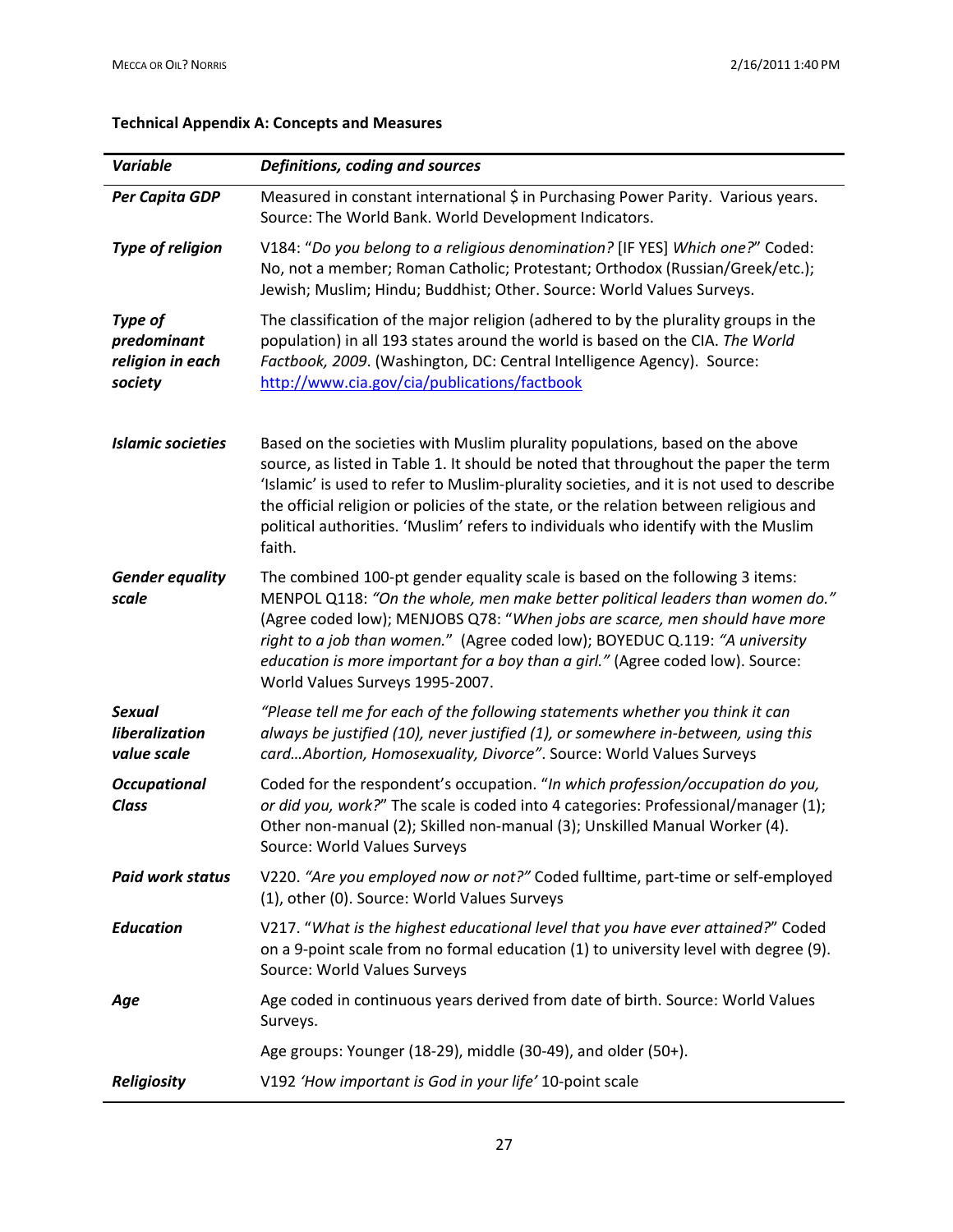| <b>Household Income</b>    | V253 "On this card is a scale of incomes on which 1 indicates the "lowest income<br>decile" and 10 the "highest income decile" in your country. We would like to know<br>in what group your household is. Please, specify the appropriate number, counting<br>all wages, salaries, pensions and other incomes that come in." (Code one number).<br>Source: World Values Surveys                                                                                                                                                                                                                                                                |
|----------------------------|------------------------------------------------------------------------------------------------------------------------------------------------------------------------------------------------------------------------------------------------------------------------------------------------------------------------------------------------------------------------------------------------------------------------------------------------------------------------------------------------------------------------------------------------------------------------------------------------------------------------------------------------|
| <b>Education scale</b>     | V238. "What is the highest educational level that you have attained?" [NOTE: if<br>respondent indicates to be a student, code highest level s/he expects to complete]:<br>(1) No formal education; (2) Incomplete primary school; (3) Complete primary<br>school; (4) Incomplete secondary school: technical/vocational type; (5) Complete<br>secondary school: technical/vocational type; (6) Incomplete secondary: university-<br>preparatory type; (7) Complete secondary: university-preparatory type; (8) Some<br>university-level education, without degree; (9)University-level education, with<br>degree. Source: World Values Surveys |
| % Women in<br>parliament   | Proportion of women in the lower house of the national parliament, latest<br>election 2005. Source: Inter-Parliamentary Union.                                                                                                                                                                                                                                                                                                                                                                                                                                                                                                                 |
| % Women<br>ministers       | Proportion of women ministers in the national cabinet, 2005. Source: Inter-<br>Parliamentary Union.                                                                                                                                                                                                                                                                                                                                                                                                                                                                                                                                            |
| Oil rents per<br>capita    | Oil and gas rents per capita, measured by the total value of production minus the<br>extraction costs, normalized by the country's population. The data relates to the<br>year closest to the WVS survey wave. Source: Michael Ross (2008).                                                                                                                                                                                                                                                                                                                                                                                                    |
| <b>Oil rent categories</b> | 'Low' and 'high' oil rent societies are classified for the countries contained in the<br>WVS by dichotomizing the value of oil rents per capita (see above) around the<br>mean.<br>Note: Eull details of the Werld Values Survey sedebooks and questionnaires can be found at                                                                                                                                                                                                                                                                                                                                                                  |

**Note:** Full details of the World Values Survey codebooks and questionnaires can be found at www.worldvaluessurvey.com.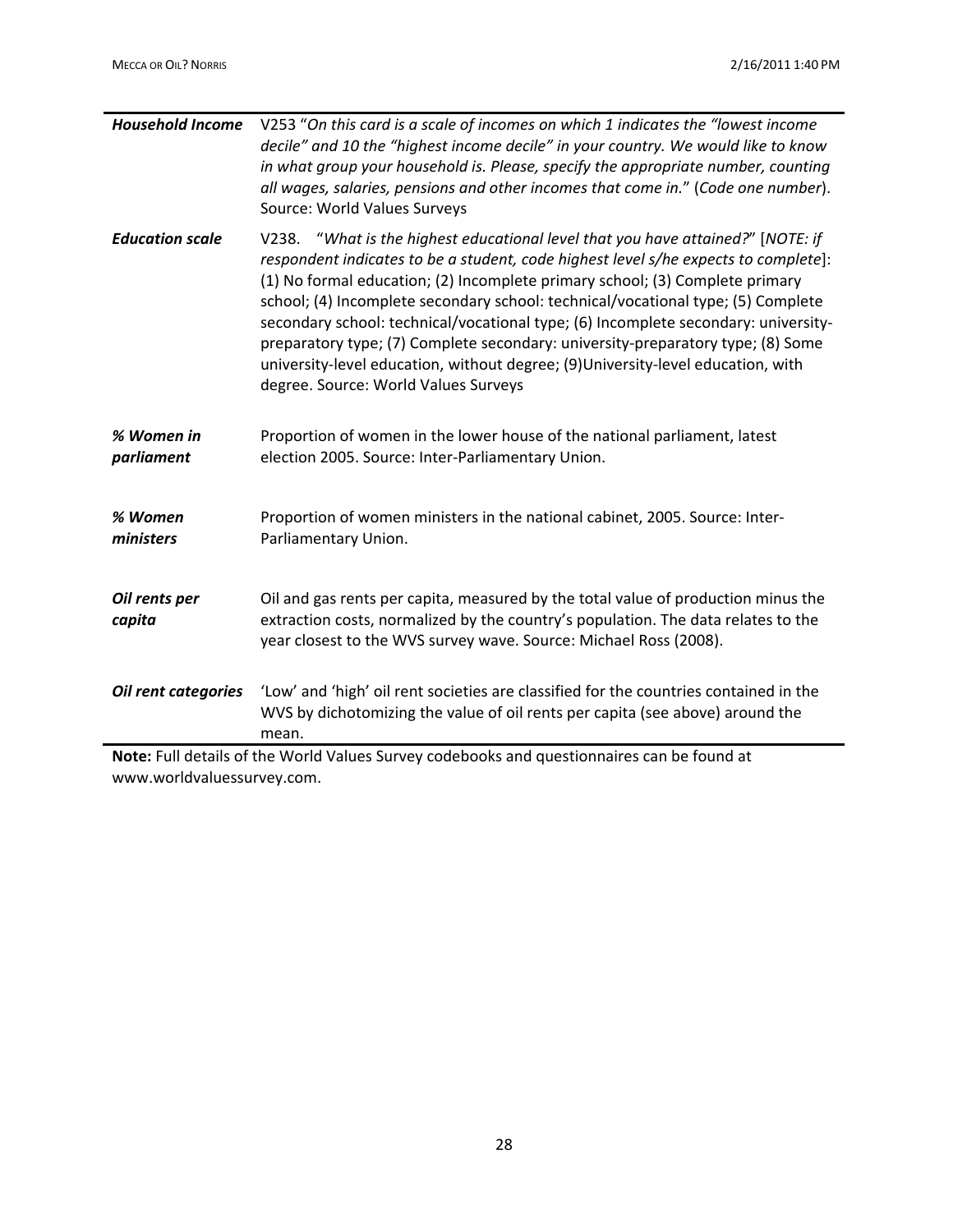#### **References**

Abu‐Lughod, Lila. Ed. 1998. *Remaking women: feminism and modernity in the Middle East*. Princeton: Princeton University Press.

American Bar Association. 2006. *Charting our progress: the status of women in the profession today.* Chicago: ABA/Commission on Women in the Profession. http://www.abanet.org/women/reports.html

- Andersen, Kristi. 1975. 'Working women and political participation, 1952‐1972.' *American Political Science Review*. 19 **(**3**):** 439‐453.
- Auty, Richard M. 1993. *Sustaining Development in Mineral Economies: The Resource Curse Thesis*. London: Routledge
- Bergh, Johannes, 2006. 'Gender attitudes and modernization processes.' *International Journal of Public Opinion* 19(1): 5‐23.
- Bickel, Robert. 2007. *Multilevel Analysis for Applied Research: It's Just Regression!* New York: the Guilford Press.
- Boix, Carles. 2003. *Democracy and Redistribution.* Cambridge: Cambridge University Press.
- Brooks, Clem and Catherine Bolzendahl. 2004. 'The transformation of US gender role attitudes: cohort replacement, social structural chance, and ideological learning.' *Social Science Research* 33: 106‐ 133.
- Collier,Paul and Nicholas Sambanis. Eds. 2005. *Understanding Civil War.* Washington DC: World Bank.

Dahlerup, Drude. Ed. 2006. *Women, Quotas and Politics* London: Routledge.

- Dunning, Thad. 2008. *Crude Democracy: Natural Resource Wealth and Political Regimes* New York: Cambridge University Press.
- Freedom House. 2009. *Freedom in the World*. www.freedomhouse.org
- Gelman, Andrew and Jennifer Hill. 2007. *Data Analysis Using Regression and Multilevel/Hierarchical Models.* New York: Cambridge University Press.
- Humphreys, M. 2005. 'Natural resources, conflict, and conflict resolution ‐ Uncovering the mechanisms.' *Journal of Conflict Resolution* 49 (4): 508‐537.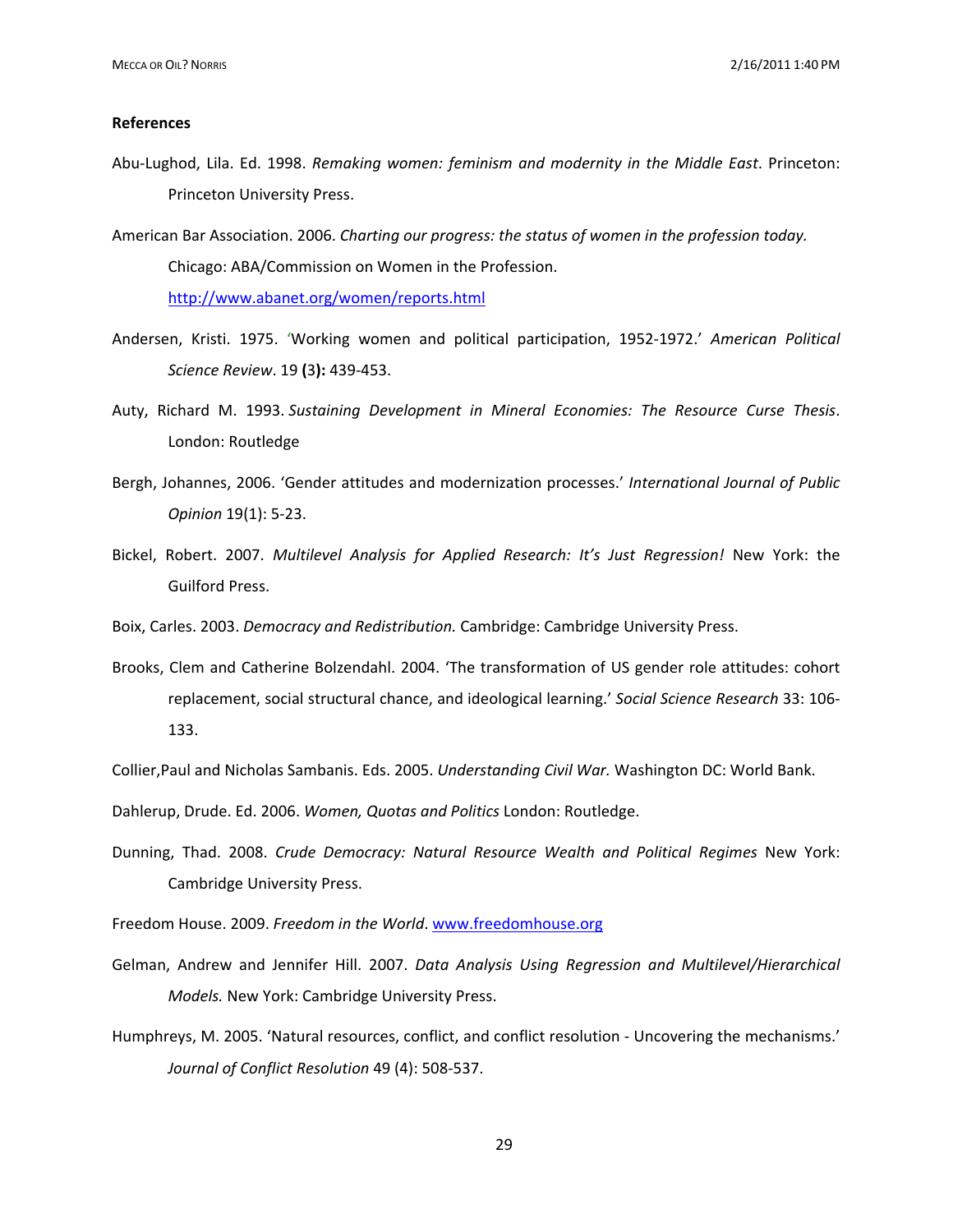- Inglehart, Ronald and Christian Welzel*. 2005. Modernization, Cultural Change and Democracy*. New York and Cambridge: Cambridge University Press.
- Inglehart, Ronald and Pippa Norris. 2000. 'The Developmental Theory of the Gender Gap: Women's and Men's Voting Behavior in Global Perspective.' *International Political Science Review.* 21(4): 441‐ 462.
- Inglehart, Ronald and Pippa Norris. 2003. *Rising Tide: Gender Equality and Cultural Change Around the World* New York and Cambridge: Cambridge University.
- Inglehart, Ronald and Wayne E. Baker. 2000. 'Modernization, Globalization and the Persistence of Tradition: Empirical Evidence from 65 Societies.' *American Sociological Review.* 65: 19‐55.
- Inglehart, Ronald. 1990. *Culture Shift in Advanced Industrial Society*. Princeton, N.J: Princeton University Press.
- Inglehart, Ronald. 1977. *The Silent Revolution: Changing Values and Political Styles Among Western Publics*. Princeton, N.J: Princeton University Press.
- Inglehart, Ronald. 1995. *Value Change on Six Continents*. Ann Arbor: University of Michigan Press.
- Inglehart, Ronald. 1997. *Modernization and Postmodernization: Cultural, Economic and Political Change in 43 Societies.* Princeton: Princeton University Press.

International IDEA. 2008. *The Arab Quota Report: Selected Case Studies*. Stockholm: International IDEA.

Interparliamentary Union. 2011. *Women in parliaments worldwide*. www.ipu.org

- Iversen, Torbin and Frances Rosenbluth. 2008. 'Work and power: The connection between female labor force participation and female political representation.' *Annual Review of Political Science* 11: 479.
- Jensen, N. and L. Wantchekon. 2004. 'Resource wealth and political regimes in Africa.' *Comparative Political Studies* 37, 816‐841.
- Kang, Alice. 2009. 'Studying Oil, Islam, and Women as if Political Institutions Mattered.' *Politics & Gender.*
- Krook, Mona Lena. 2009. *Quotas for Women in Politics: Gender and Candidate Selection Reform Worldwide* Oxford: Oxford University Press*.*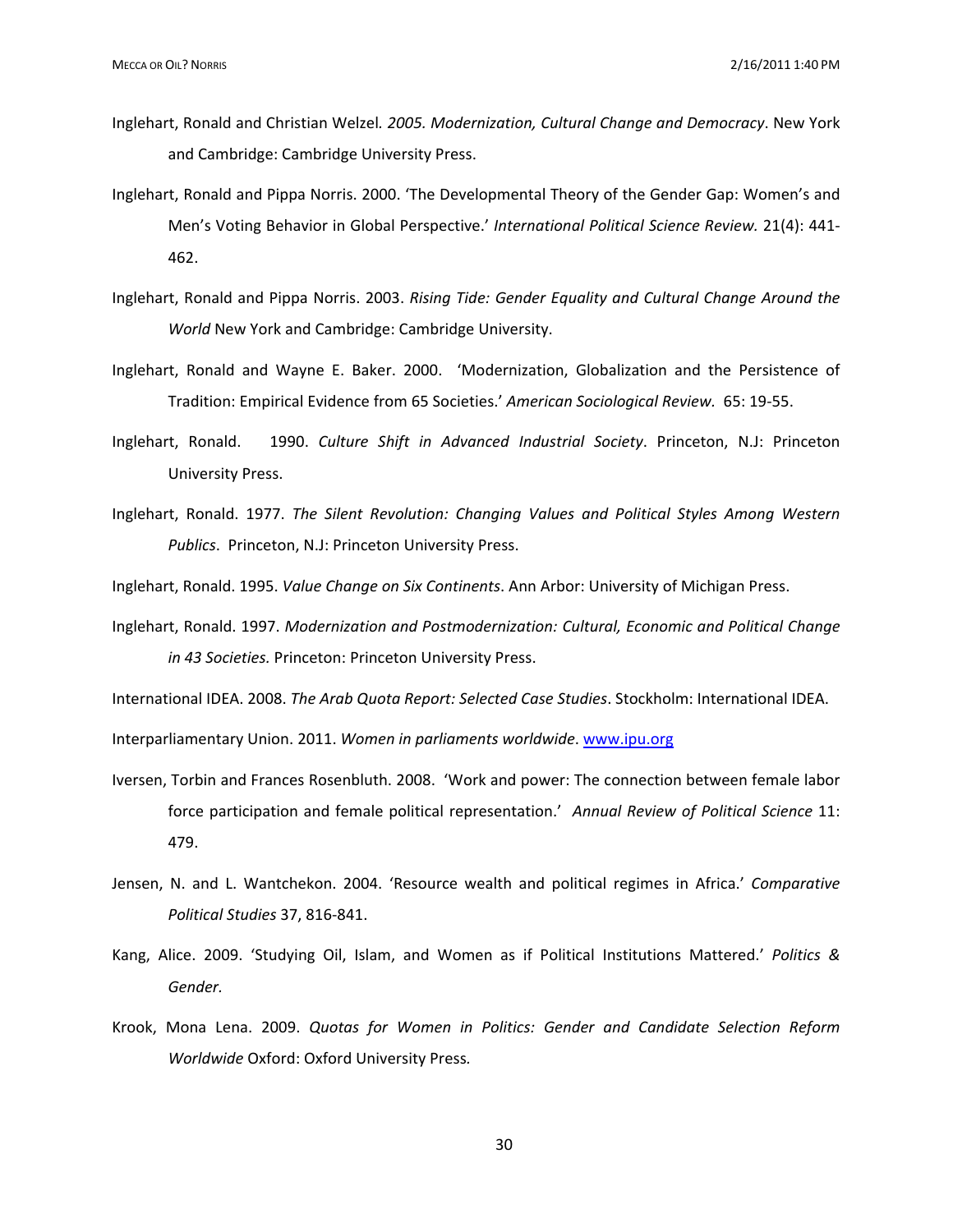- Meriwether, Margaret L. and Judith E. Tucker. Eds. 2000. *Social history of women and gender in the modern Middle East.* Boulder, Co: Westview Press.
- Moaddel, Mansoor. (Ed). 2007. *Values and Perceptions of the Islamic and Middle Eastern Publics*. New York : Palgrave McMillan.
- Moghadam, Valentine M. 1993. *Modernizing women: gender and social change in the Middle East*. Boulder, CO: Lynne Reinner.
- Norris, Pippa and Joni Lovenduski. 1995. *Political Recruitment: Gender, Race and Class in the British Parliament.* Cambridge: Cambridge University Press.
- Norris, Pippa and Ronald Inglehart. 2003. 'Muslims and the West: Testing the 'Clash of Civilizations' Thesis.' *Comparative Sociology*. 1 (3‐4): 235‐265.
- Norris, Pippa and Ronald Inglehart. 2004. *Sacred and Secular: Politics and Religion Worldwide*. New York: Cambridge University Press.
- Norris, Pippa. 2004. *Electoral Engineering*. New York: Cambridge University Press.
- Norris, Pippa. 2007. 'Opening the door: Women leaders and constitution‐building in Iraq and Afghanistan.' In *Women Who Lead* Ed. Barbara Kellerman. New York: Jossey Bass. Pp.197‐226.
- Omar, Samira A.S. 1995. 'Constraints That Hinder Women's Participation in Development: The Case of Kuwait.' *Pakistan Journal of Women's Studies* 2(2): 17‐26.
- Pettersson, Thorleif. 2007. 'Muslim immigrants in Western Europe: Persisting value differences or value adaptation?' In Mansoor Moaddel (ed) *Values and Perceptions of the Islamic and Middle Eastern Publics*. New York: Palgrave McMillan.
- Raudenbush, Stephen W. and Anthony S. Bryk. 2002. *Hierarchical Linear Models* (2nd ed). Thousand Oaks, CA: Sage
- Rizzo, H., A.H. Abdel‐Latif, and K. Meyer, 'The relationship between gender equality and democracy: A comparison of Arab versus non‐Arab Muslim societies'. *Sociology‐the Journal of the British Sociological Association*, 2007. 41(6): 1151‐1170.
- Ross, Michael L. 2001. 'Does oil hinder democracy?' *World Politics* 53: 325‐361.
- Ross, Michael L. 2004. 'How do natural resources influence civil war? Evidence from thirteen cases.' *International Organization* 58 (1): 35‐67.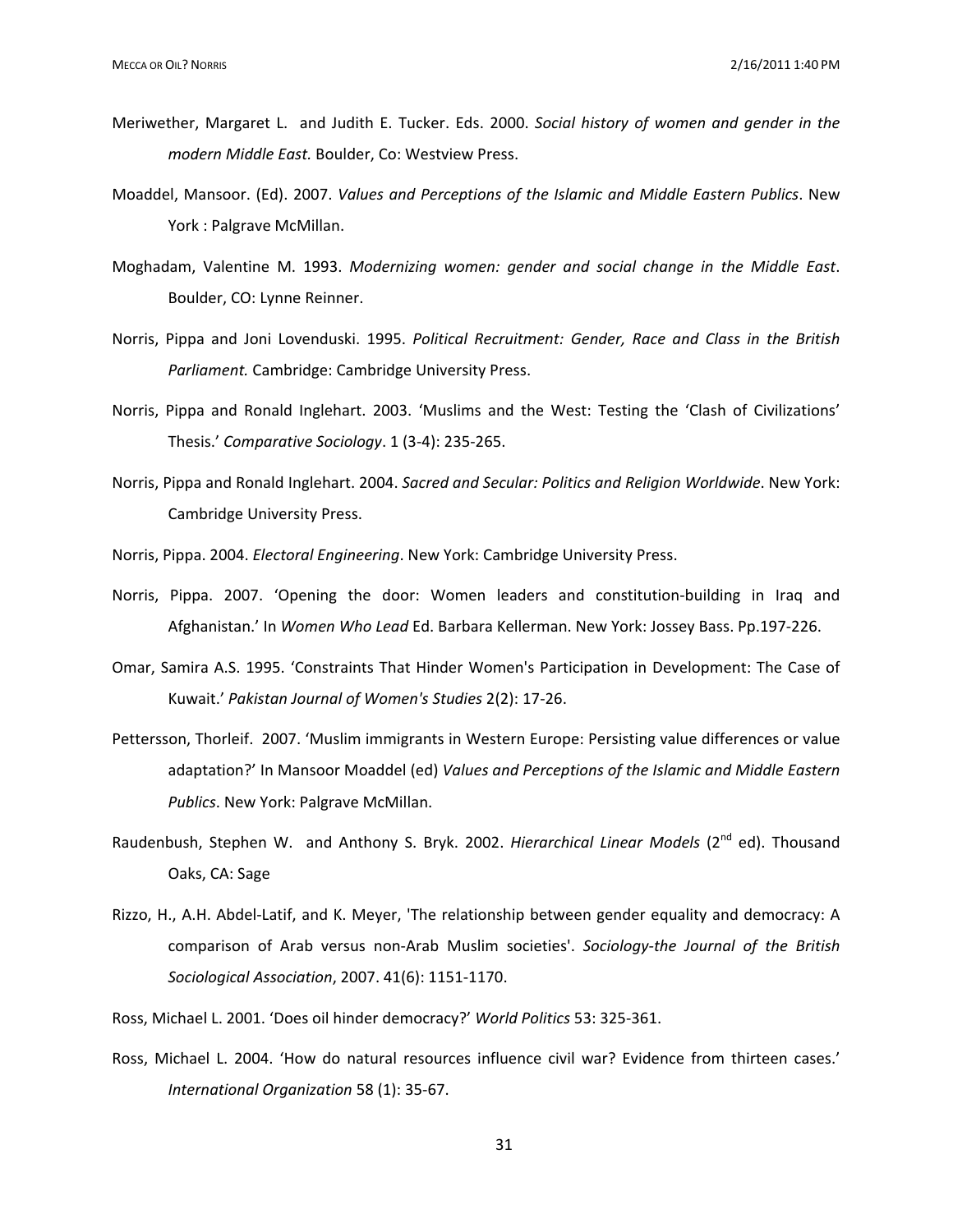Ross, Michael L. 2006. 'A closer look at oil, diamonds, and civil war.' *Annual Review of Political Science*. 9: 265–300.

Ross, Michael L. 2008. 'Oil, Islam and Women.' *American Political Science Review* 102(1):107‐123.

- Schlozman, Kay L. 1999. '"What happened at work today?" A multistage model of gender, employment, and political participation.' *Journal Of Politics* 61: 29.
- Snyder, Richard. 2006. 'Does lootable wealth breed disorder? A political economy of extraction framework.' *Comparative Political Studies* 39 (8): 943‐968.
- Spierings, Niels, Jeroen Smits, and Mieke Verloo. 2009. 'On the Compatibility of Islam and Gender Equality: Effects of Modernization, State Islamization, and Democracy on Women's Labor Market Participation in 45 Muslim Countries.' *Social Indicators Research* 90 (3): 503‐22.
- Steel, Gill and Ikuo Kabashima. 2008. 'Cross‐regional support for gender equality.' *International Political Science Review*. 29: 133‐156.
- Suad, Joseph and Susan Slyomovics. 2001. *Women and power in the Middle East*. Philadelphia: University of Pennsylvania Press.
- UNDP. 2006. *Arab Human Development Report: Towards the Rise of Women in the Arab World*. United Nations Development Programme.

 $2$  It should be noted that in Saudi Arabia, by law Saudi women are denied voting suffrage and the right to stand for election. In Lebanon, elementary education is required for the female but not the male suffrage. In Kuwait, women could only run for election in 2009. In Qatar, the expansion of the franchise has not yet been implemented in national contests.

 $1$  The exceptions to Arab state endorsement of CEDAW are Oman, Qatar, Somalia, Sudan and the Occupied Palestinian Territories.

 $3$  See, for example, Human Rights Watch. Sept  $8^{th}$  2010. 'Afghanistan: Unchecked violence threatens election.' http://www.hrw.org/en/news/2010/09/09/afghanistan-unchecked-violence-threatenselection